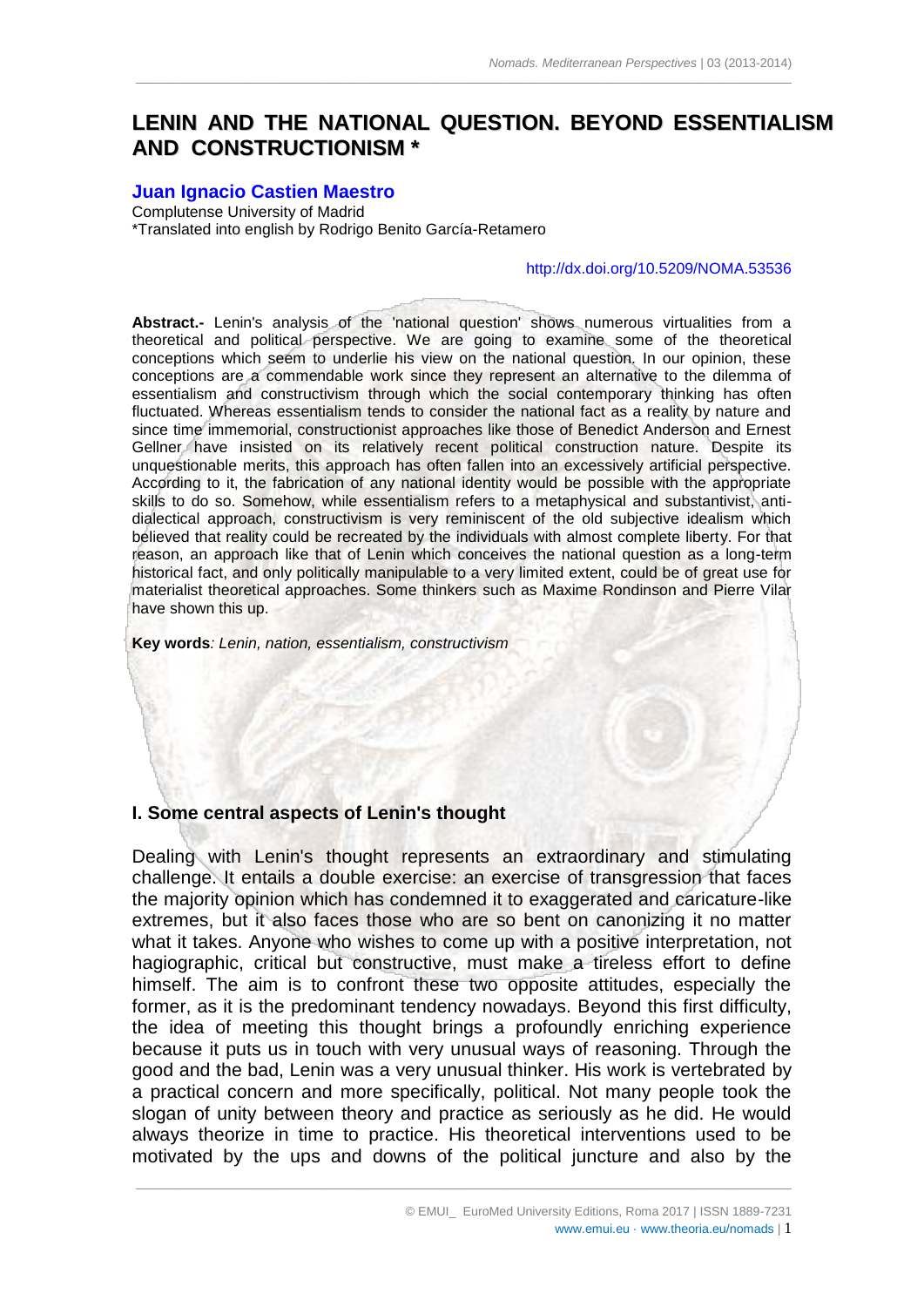mishaps of the fractional fights in which he was involved. The external events would motivate his intelectual work a good deal. Thus, he found himself diametrically opposed to any attitude purely theoretical or any taste for theory as a whole; like something which represents a purpose in itself, an ivory tower in which to shut oneself up. He was also isolated from any kind of ideological opportunism. When this opportunism prevails, all theoretical positions are reduced to mere justifications, to a pure auxiliary argument (cf. Castien Maestro, 2003). This serves to other opinions which are adopted by other different and in general, less noble reasons and mostly linked to immediate interests like those derived from changeable alliances between cliques within the same organization. Lenin, on the contrary, took theory very seriously, his own and his opponents'. He would not face it as a mere wrapper of underlying interests establishing a merely casual relation with it, and because of this, something easy to reject. He would analyze it carefully instead by locating its internal contradictions and highlighting the deepest implications of any assertion allegedly taken as trivial. He knew his way around between the most specific and the most abstract levels of reality. All these implications which were often unkown even for the supporters of the examined theory, could also bring the clue for connections between the examined opinion and certain general interests which are linked to a specific class position. Lenin wrote thousands of pages of brief but sound exercises of this kind. That makes him a master of ideological analysis and for that reason, a worthy figure of a much bigger attention on the part of contemporary social sciences.

 $\_$  ,  $\_$  ,  $\_$  ,  $\_$  ,  $\_$  ,  $\_$  ,  $\_$  ,  $\_$  ,  $\_$  ,  $\_$  ,  $\_$  ,  $\_$  ,  $\_$  ,  $\_$  ,  $\_$  ,  $\_$  ,  $\_$  ,  $\_$  ,  $\_$  ,  $\_$  ,  $\_$  ,  $\_$  ,  $\_$  ,  $\_$  ,  $\_$  ,  $\_$  ,  $\_$  ,  $\_$  ,  $\_$  ,  $\_$  ,  $\_$  ,  $\_$  ,  $\_$  ,  $\_$  ,  $\_$  ,  $\_$  ,  $\_$  ,

This search for a less immediate implication could develop 'forward' and 'backwards'. It could lie in the research on those basics which underlie any theory but also in the development of that theory to an extent that allows to reach unexpected conclusions which couldn't have been foreseen initially. It was about establishing the precedents and the consistent elements at the same time. Such an approach turned out to be an obvious debtor of Hegel and Feuerbach as well as Marx, of course. It took its dinamic conception about the thinking process from the former. Any intelectual construction was internally contradictory and could be developed in different directions depending on how those contradictions were being resolved; that would result in a break from any strict determinism. It was also necessary to get over any kind of unilateralism and accept the possibility of incorporating different partial perspectives, going from antithesis to synthesis (Lefebvre, 1974; Lenin, 1972; Marcuse, 1971). Nevertheless, the recognition of this relative flexibility would not mean a comparison among all the possible evolutionary directions. Some of them were more feasible to happen than others on the grounds of their greater consistency with the nucleus of the posing. This nucleus was what Feuerbach (1984) called 'its truth' and also 'its secret'. Its internal development was crucial. The rest of it would form some sort of deck made up of appearances which revealed in a veiled way - showing and concealing at the same time - what was happening within the central nucleus. Thus, the development of this intelectual entirety could be culminating in exactly the opposite of what its first appearances seemed to point out. The potential of a similar analysis model seem to be undeniable. However, these authors suffered from a clear idealistic bias as they conceived the thought process as a process only activated in an endogenous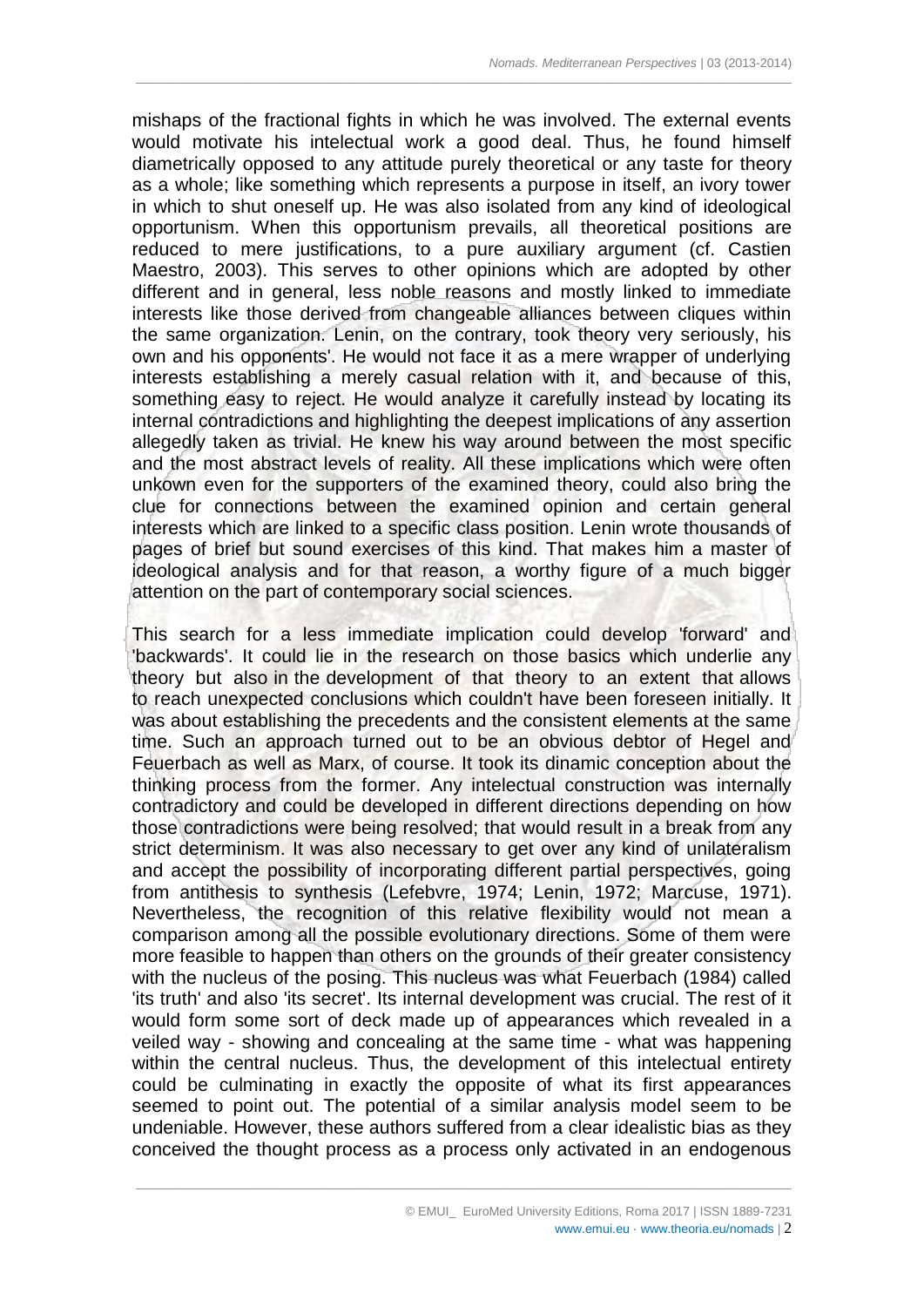way. As against this, Marx's essential contribution was linking this process to the practical activity, that is, linking the becoming of intelectual activity with the rest of the human being's activity. From then on, the explanation of any intelectual process would not lie exclusively in itslef. Nor was it feasible to expect that this intelectual development should be exclusively the result of its internal logic. It was now possible to consider the fact that an improbable development tendency could finally end up prevailing in accordance with certain practical demands. In a similar way, any another supposedly more viable potential development could not be happening if there were no favorable conditions.

 $\_$  ,  $\_$  ,  $\_$  ,  $\_$  ,  $\_$  ,  $\_$  ,  $\_$  ,  $\_$  ,  $\_$  ,  $\_$  ,  $\_$  ,  $\_$  ,  $\_$  ,  $\_$  ,  $\_$  ,  $\_$  ,  $\_$  ,  $\_$  ,  $\_$  ,  $\_$  ,  $\_$  ,  $\_$  ,  $\_$  ,  $\_$  ,  $\_$  ,  $\_$  ,  $\_$  ,  $\_$  ,  $\_$  ,  $\_$  ,  $\_$  ,  $\_$  ,  $\_$  ,  $\_$  ,  $\_$  ,  $\_$  ,  $\_$  ,

Lenin took those different contributions as a starting point and developed his own approach. One of its main characteristics was what we may call its 'micro' nature. He not only tackled the big features of any theoretical approach but also dealt with its more trivial details to which he connected the more important questions by using a machine of intermediary concepts. Secondly, he added an ideological exercise of analysis within the framework of a broader political practice. Lenin dedicated himself to his anlaysis in the course of the controversies which he often held. The objects of his attention were neither foreign nor far from his own practical experience, nothing like dealing with the myths of an old and disappeared civilization. They were, on the contrary, both of his opponents and supporters' declarations and writings, including his own. This radical proximity between the subject and its object involved a complete break from any contemplative attitude in relation with the reality he dealt with. We should not be surprised at the fact that his several works came up in the course of controversies which were not only theoretical but also linked to political problems of great implication. This was the case of two of his more theoretical works: *The development of capitalism in Russia (*s/d .a)and *Materialism and empirio-criticism* (1974). The former tried to prove the fact that capitalist development had broken the old rural commune in Russia and created deep class divisions within it. Due to this reason and contrary to the populists' opinion, it was illusory to expect that this commune could be used as a foundation for a future socialism or hoping for the peasants to act in a united way and thus leading the revolution. As for the latter, his purpose lied in fighting any attempt of lessening the materialist nature of marxism by means of its combination of sceptical philosophies. These are often embedded in a noteworthy tolerance towards the most unblemished dogmatism along with a strong and subjective idealism. The religious one is a good example of this, and it is also in line with a pronounced political conservatism. The relevance of these theoretical contributions in relation to the present postmodernism is obvious as well as its utility in the light of a critique of modern rural and indigenist populism. Thus, Lenin did not merely practiced ideological analysis. Nor did he settle for clarifying the basic guidelines of any posing or locating its sociological basics as it is characteristic in this kind of analysis. On the contrary, he put the strictly ideological analysis into a broader framework, in which he could contribute to a more ambitious purpose of clarifying its adjustment level to reality, its internal coherence and its utility from a practical perspective. Thus, he exerted *criticism* in a global sense and at the same time in a deconstructive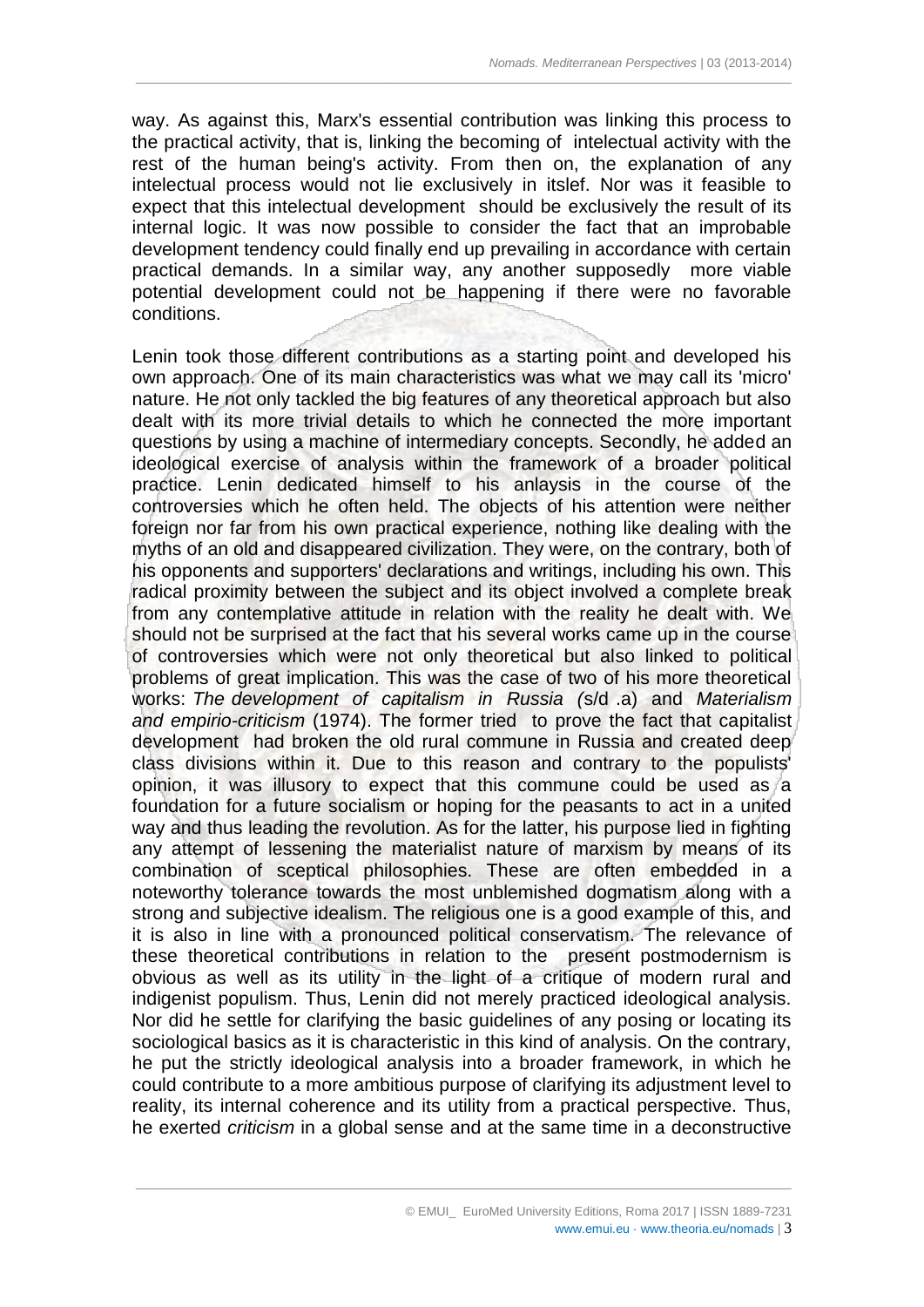and constructive way, something that was outlined by Marx and from which he gave such complete examples like *Misery of Philosphy* (1974)*.*

 $\_$  ,  $\_$  ,  $\_$  ,  $\_$  ,  $\_$  ,  $\_$  ,  $\_$  ,  $\_$  ,  $\_$  ,  $\_$  ,  $\_$  ,  $\_$  ,  $\_$  ,  $\_$  ,  $\_$  ,  $\_$  ,  $\_$  ,  $\_$  ,  $\_$  ,  $\_$  ,  $\_$  ,  $\_$  ,  $\_$  ,  $\_$  ,  $\_$  ,  $\_$  ,  $\_$  ,  $\_$  ,  $\_$  ,  $\_$  ,  $\_$  ,  $\_$  ,  $\_$  ,  $\_$  ,  $\_$  ,  $\_$  ,  $\_$  ,

Even so, this more pragmatic attitude must not be idealized. It showed both positive and negative aspects. As for the former, he certainly brought a greater concern about certain aspects of reality which ought to be not only *interesting* from a theoretical point of view but also *vital* in more practical terms. Hence the eagerness to grasp the fundamental aspects of the object of his investigation as well as avoiding to have anything to do with any erudite game which in such circumstances would be just a hindrance. Here it is one of the reasons that explains the peculiarities of Lenin's literary style, straightforward, dinamic, with no additions, full of powerful metaphors but sometimes also careless and rough. But these blunders towards stylistic roughness were just the most visible face of a dangerous tendency towards the simplification of certain fundamental problems. Controversy is a genre which has got its own rules. Sometimes it gives rise to enriching debates that helps the parts involved to develop their own arguments better and perhaps to elaborate a conciliatory synthesis together. On the other hand, it may often fuel the simplification of all positions, manichaeism and the systematic defamatory of the opponent even in rude ways. Lenin, as everybody knows, often fell into this type of misconduct and took unfair advantage of the argument of authority, something that diminished his ideological analyses noticeably. Another interesting characteristic of leninist analyses, and which he used very much in his treatment of the national question, lies in his insistence on the potential multifunctionality of the numerous ideological components. As a consequence of being susceptible of developing themselves in different directions, it is possible to use these elements according to different purposes and political aims depending on the objective conditions. Not only could they be fitted into opposite arguments but also their own internal contradictions would encourage their subsequent development in different directions. This is the reason of the advisability of trying to avoid any reductionist perspective about the examined elements as well as banishing everything that could have been quite profitable for being considered as something harmful or useless.

But this tight coordination between thought and practice also had other effects apart from the ones mentioned above. It provided the practical activity with a distinctive theoretical depth in the sense of connecting closely its several steps with a carefully elaborated theory. The political practice was, to a large extent, liberated from its submission to an intuitive and unconscious thought and also transfered to a different and more sophisticated and above all, more conscious thought. It was about getting over the distance between a theoretical thought and an abstract one, away from practice and for that reason inclined to fabricate constructions as sophisticated and coherent as dissociated from reality, with all the risk involved in dogmatism (Lukács, 1985: 37-79). Also a daily thought concerned with the solution of everyday urgencies, but for that reason, rough and simple-minded (Castien Maestro, 2003: 163-172; Heller, 1977; Lukács 1967). This is something that in the end, would stand in the way of the development of a more transformative practical activity instead of just adaptative. All in all, it was possible to build bridges between both ways of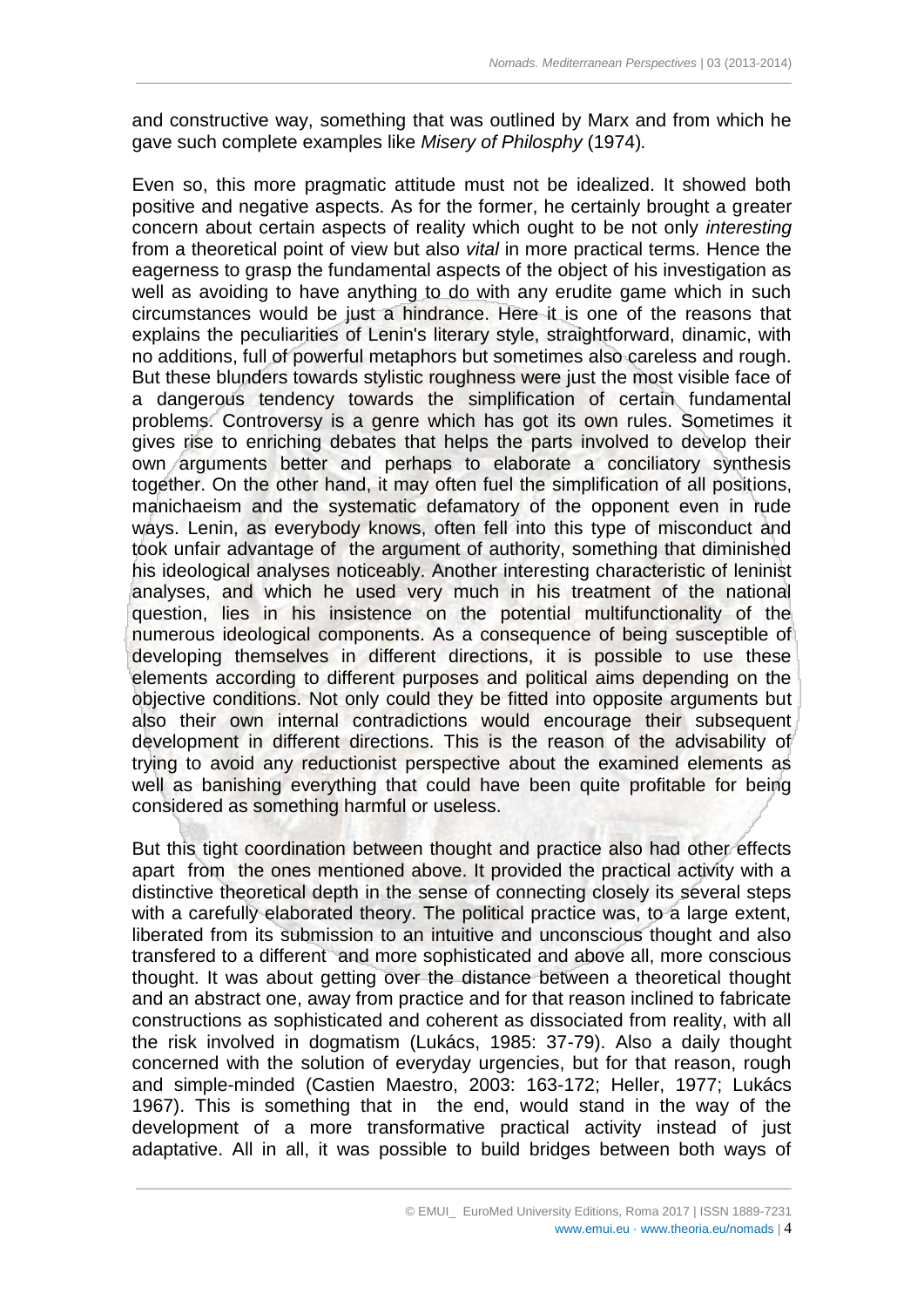thinking and lighting with it a new type of thought tendentially able to have some of the virtues of the other two, separately, but at the same time rejecting some of their respective lacks. The same thing happened with practice. In a way, a more conscious practice ought to replace, partially at least, the more unconscious and mechanical one. Just as Mao Ze Dong expressed in a very graphical way and echoing this last approach, it would be necessary to go 'from thought to practice and from practice to thought' (Mao, 1976: 66-86), in a real endless spiral. A really articulated thought with practice must have, nonetheless, some peculiar characteristics. It has to be a flexible thought, in line with the aforementioned dinamic conception of reality. It must show itself equally as a thought which is aware of the radical distance among its products, and a reality which overwhelms them completely. In doing so, it proceeds by means of consecutive approximations to elaborate determinations which aspire to be gradually more precise, instead of dreaming with establishing the absolute truth once and for all (Lefebvre, 1974; Lefebvre y Guterman, 1964; Lenin, 1972 y 1974; Lukács, 1985). But the articulation with practice is used in all these cases as an incentive, an encouragement to develop a complex thought. It is thus, in contrast to that fashionable pragmatism that expects to reduce all theoretical questions to their more immediate practical applications, turning this articulation into a pretext of a comfortable intellectual impoverishment.

 $\_$  ,  $\_$  ,  $\_$  ,  $\_$  ,  $\_$  ,  $\_$  ,  $\_$  ,  $\_$  ,  $\_$  ,  $\_$  ,  $\_$  ,  $\_$  ,  $\_$  ,  $\_$  ,  $\_$  ,  $\_$  ,  $\_$  ,  $\_$  ,  $\_$  ,  $\_$  ,  $\_$  ,  $\_$  ,  $\_$  ,  $\_$  ,  $\_$  ,  $\_$  ,  $\_$  ,  $\_$  ,  $\_$  ,  $\_$  ,  $\_$  ,  $\_$  ,  $\_$  ,  $\_$  ,  $\_$  ,  $\_$  ,  $\_$  ,

However, in certain situations this Lenin's concern for the practical implications of any posing might culminate in a sharp reductionism. Only those aspects of reality which proved to be more interesting for practical questions were taken into account. The rest was put aside. This whole thing meant to fall into a shortrange pragmatism and that outstanding intellectual success would mean nothing. Furthermore, it was also easy to digress towards an ideological approach in which the relation between thought and practice was much more immediate and more loaded, emotionally speaking. One of the particular signs of this broader process lies in what has become a very regrettable and common practice within the left which has its roots in the leninist thought. We are talking about the legitimation of fractional disputes, explicable phenomenon according to power dynamics within organizations like the result of theoretical disputes which refer to several class-conscious interests. The same thing happens when any scientific or artistic position is linked to alleged class leanings. All that has been used very often as a pretext to justify fierce political persecutions in many occasions. It only represents a coarse caricature of good ideological analyses whose methodology we are trying to unravel here; but that goes without saying. Its foundation lies in ignorance, deliberate or not, of the existence of levels of thought unequally linked to practice, different types of practice and practical interests apart from those fixed by a simplified theory about social classes; theory which is sometimes conceived, on the other hand, in a very reductive manner. This ignorance also refers to an unavoidable relative autonomy of all these levels of analysis. No matter how coarse this caricature might seem, it has been quite popular. Even Lenin himself fell into it sometimes; his summary trials about the religious phenomenon (Lenin, 1976 187-190) or his ingenuous theory about the post-revolutionary State (Lenin, 1986) are a good case in point. It is therefore necessary, not only remember the requirements of an analysis which make justice to the complexity of a situation by reclaiming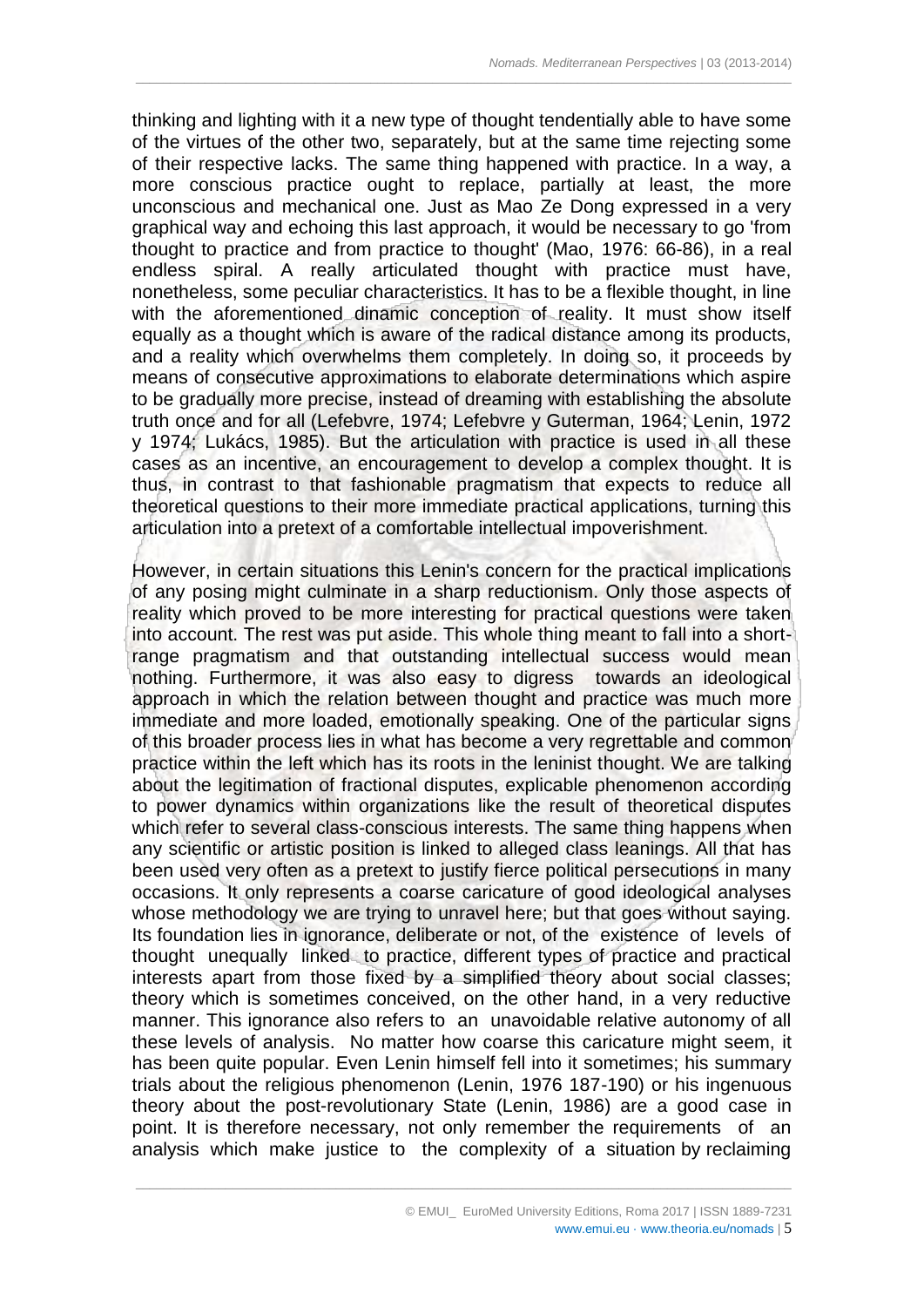dialectical analysis against some of its consummate masters' mistakes. We must also provide ourselves with more precise definitions in order to avoid those ulterior uses which rest upon the uncertainty of certain basic concepts.

 $\_$  ,  $\_$  ,  $\_$  ,  $\_$  ,  $\_$  ,  $\_$  ,  $\_$  ,  $\_$  ,  $\_$  ,  $\_$  ,  $\_$  ,  $\_$  ,  $\_$  ,  $\_$  ,  $\_$  ,  $\_$  ,  $\_$  ,  $\_$  ,  $\_$  ,  $\_$  ,  $\_$  ,  $\_$  ,  $\_$  ,  $\_$  ,  $\_$  ,  $\_$  ,  $\_$  ,  $\_$  ,  $\_$  ,  $\_$  ,  $\_$  ,  $\_$  ,  $\_$  ,  $\_$  ,  $\_$  ,  $\_$  ,  $\_$  ,

# **II. A complex conception about the national question**

These brief observations about the style of Lenin's thought will now help us to get a better understanding of his different positions about the so-called national question. Following the general tendency of his thought, Lenin elaborated a point of view in the course of fierce debates about strategic questions outside the framework of quiet academic discussions. This modality of intellectual work had, of course, its own inherent advantages and difficulties. Sometimes, due to demands of this controversial genre, he oversimplified the problems he was facing and focused on the political strategy questions. His substantive issues are dimly revealed. However, in many other cases he rose from these particular discussions and went towards problems of deep theoretical significance. This was due not only to his own intellectual height but also to the debates he was involved in; intellectual height which was the result of that environmental wealth in which Lenin and his speakers performed, along with the complexity of the national question itself. Lenin's reflection on this phenomenon spread over for more than two decades and covered different subjects such as european imperialism, the crisis of czarist, Austro-Hungarian and Ottoman empires, Norwegian independence, Irish independence movement, and the different national problems which the new soviet power had to deal with. All these events fueled intensive debates in the field of the international marxist thought, whose trend was very diverse. As members of an internationalist movement aimed at the overthrow of capitalism by the working class at world level, the national question was considered to be of secondary importance by many of them. They even saw it as something negative, an archaism condemned to disappear as a consequence of the development of an economy and society gradually more internationalized. Also, this question was seen as a false problem which distracted workers' attention away from their true aims and often placed them under a bourgeois direction to the detriment of those who should be their true leaders. Different attitudes towards the national phenomenon expressed all this complexity. Sometimes, it gave rise to certain indifference towards this phenomenon which could be rejected by means of few summary sentences. Others were well aware of the real significance involved and whether they liked it or not, it was necessary to analyze the question in depth, due to strategic and practical reasons and others of a more theoretical nature.

This one was Lenin's attitude, as we'll see further on. It was not only about the fact that nationalism could not be denied, not even in a sense of 'must be' or just 'be', in the name of an abstract internationalism as a dream for the future. The national question was important in itself and also because it held very complex relations with social protest movements in which marxism, of course, was very interested. After all, the socialist and workers' movement along with the nationalist movements rose up and developed at the same time and the same people were involved in many of them. It was crucial to answer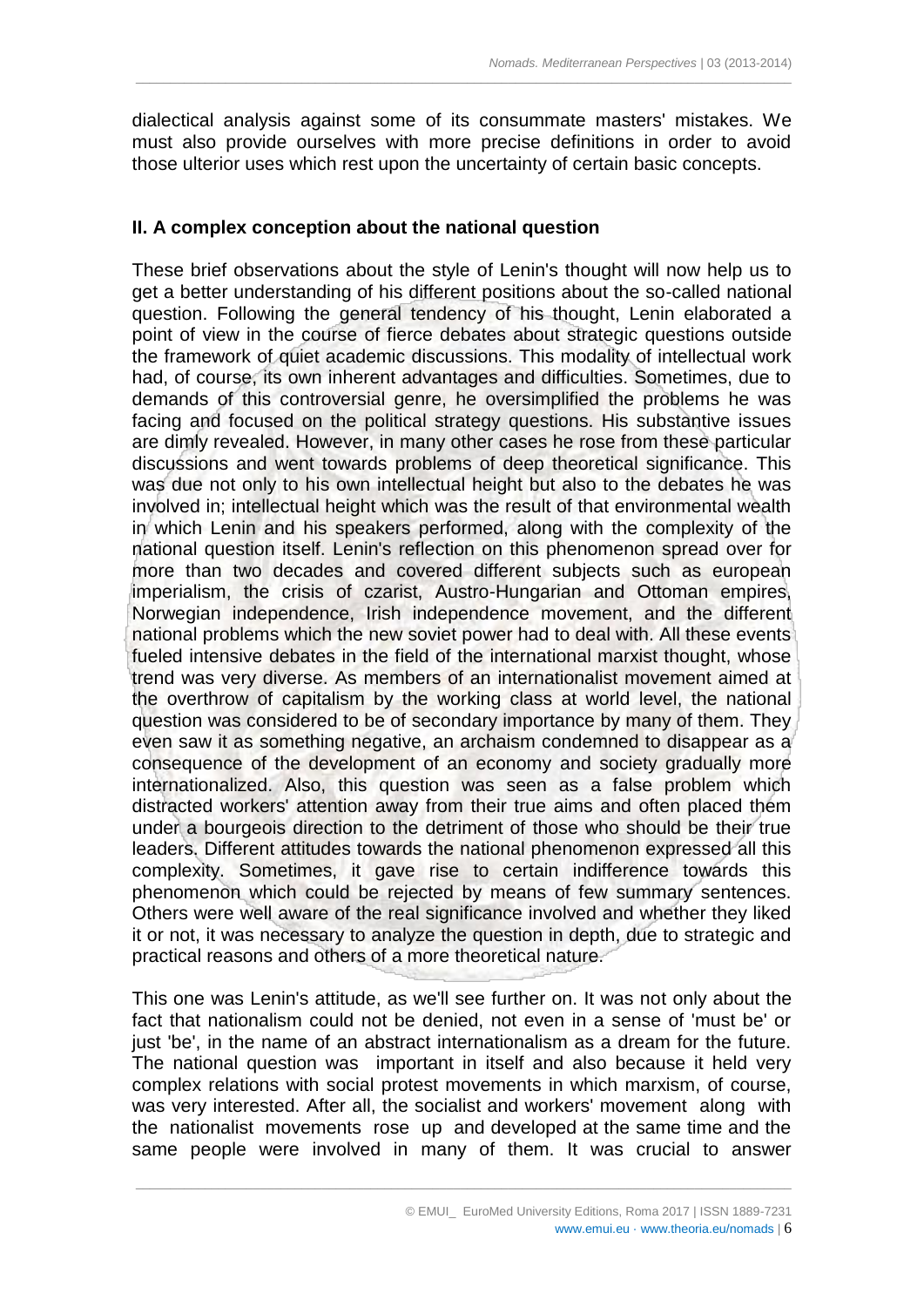questions; questions about the role these nationalist movements could play in the framework of class struggle and how they should be considered depending on every specific case, that is, as allies or as enemies. But along with these problems some others emerged although less immediate and related to the national question and capitalist development. Its possibilities of conciliation with democracy and the requirements to guarantee a good coexistence among people of different nations within the same society and the same State. And also, the relations between national diversity and universal human culture still under construction.

 $\_$  ,  $\_$  ,  $\_$  ,  $\_$  ,  $\_$  ,  $\_$  ,  $\_$  ,  $\_$  ,  $\_$  ,  $\_$  ,  $\_$  ,  $\_$  ,  $\_$  ,  $\_$  ,  $\_$  ,  $\_$  ,  $\_$  ,  $\_$  ,  $\_$  ,  $\_$  ,  $\_$  ,  $\_$  ,  $\_$  ,  $\_$  ,  $\_$  ,  $\_$  ,  $\_$  ,  $\_$  ,  $\_$  ,  $\_$  ,  $\_$  ,  $\_$  ,  $\_$  ,  $\_$  ,  $\_$  ,  $\_$  ,  $\_$  ,

All these questions were being considered within an extraordinary and complex context from a strictly national perspective, although all of them are. Something that may add more difficulties to this particular situation was what we could call a peculiar superposition among pre-national empires, nation-states more or less settled, and new colonial empires. It was therefore possible to outline a useful tripartite division, just like Lenin did. We could thus find, firstly, the nation-states of Western Europe in which the correspondence between the limits of the State and those of the nation is quite approximate. In this case, the national question would be overcome with the end of the unification wars of the nineteenth century. At this point, Lenin was too simplistic as he did not pay enough attention to the problems which were already developing in these States and that would develop to a greater extent. Let's think about the Scottish, Basque, Catalan, Flemish and Corsican conflicts. Even so, the truth is that all these problems were and are of minor importance if compared with the current ones in the other two types of States.

The former spread out to Eastern Europe, divided by then into two empires, the czarist and the Austro-Hungarian. If we add the Ottoman empire we would go deep into the East. The three of them were old States, formed by a long aggregation process of territories and populations to an original nucleus by means of military conquest or voluntary agreements such as marital alliances and the combination of both procedures. These three empires had what we currently call multiethnic nature, in the sense of being formed by an enormous variety of populations which are cultural and linguistically different. These populations sometimes showed a separate identity; this authorizes us to see them as ethnic groups or nationalities (cf. Rodinson, 1975). Some of them could be considered as nations since their differentiated identity joined in the aspiration of having a State (cf. Gellner, 1989). It was something that some of them would do soon after, having conquered the territories of the Balkans for some decades by the time Lenin wrote. Of course, all that ethnic and national plurality did not result in an equal treatment on the part of the authorities that ruled all those populations. We could distribute them within a hierarchy in accordance with certain criteria instead. First of all, we have to take its own power into account in terms of number, wealth and political influences. But also its degree of correspondence with the ideal model of human being established by the official ideology in each and everyone of them. Thus, the members of religious minorities were obviously degraded, something to be expected in openly confessional States. But those people whose language and culture were different from the hegemonic ethnic group were also in a sorry state. Such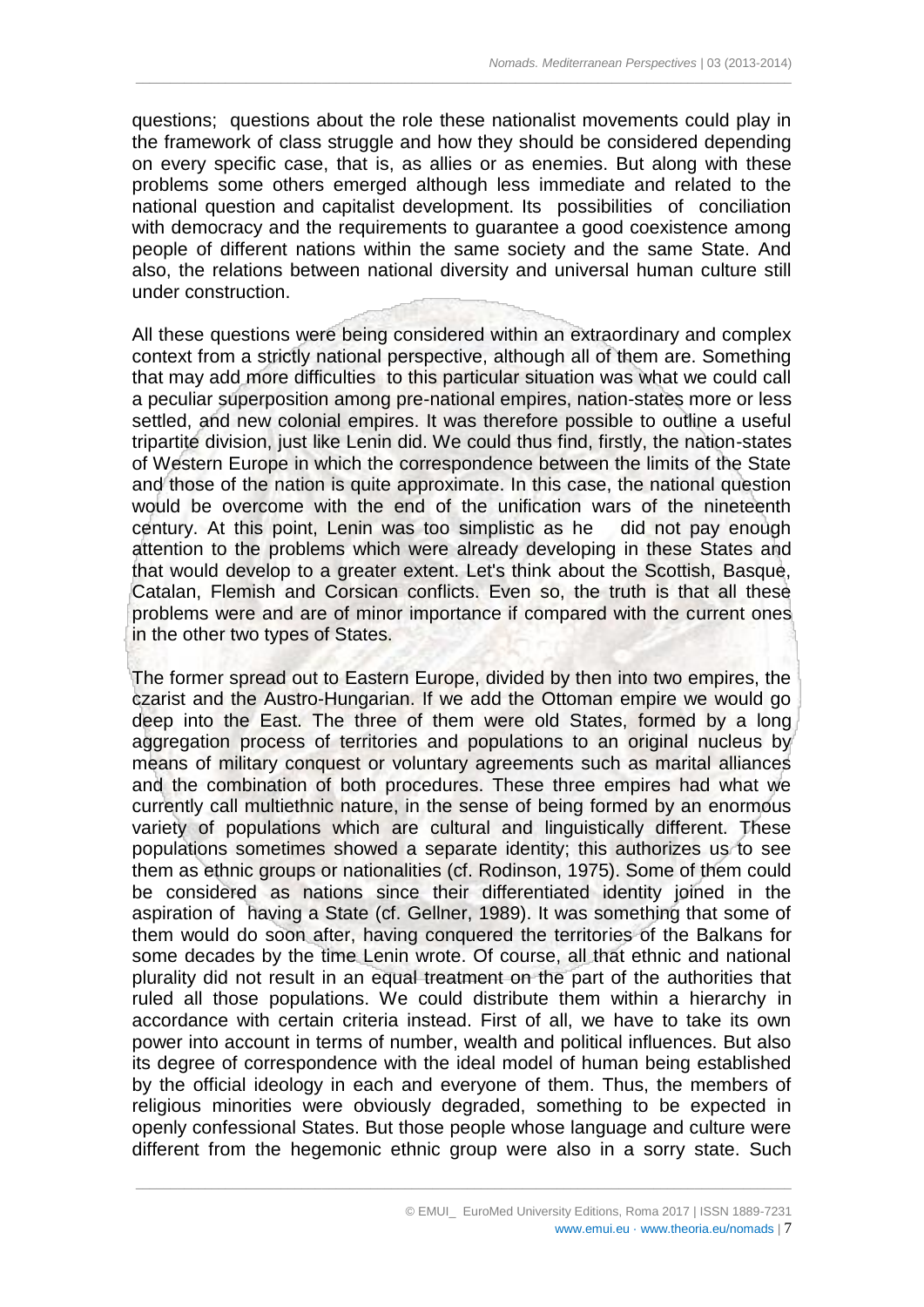hegemony may come from its role as the original nucleus on which the empire was built. It arose perhaps from the greater links between this hegemony and the ruling elites of the empire or it is based on the fact that the official and administrative languages had been formed from its vernacular language (cf. Anderson, 1993 102-122). Thus, without being national States, these empires were not mere ethnic groups confederations equally placed. They were *ethnically designed*, something that would result in a potential source of conflicts.

 $\_$  ,  $\_$  ,  $\_$  ,  $\_$  ,  $\_$  ,  $\_$  ,  $\_$  ,  $\_$  ,  $\_$  ,  $\_$  ,  $\_$  ,  $\_$  ,  $\_$  ,  $\_$  ,  $\_$  ,  $\_$  ,  $\_$  ,  $\_$  ,  $\_$  ,  $\_$  ,  $\_$  ,  $\_$  ,  $\_$  ,  $\_$  ,  $\_$  ,  $\_$  ,  $\_$  ,  $\_$  ,  $\_$  ,  $\_$  ,  $\_$  ,  $\_$  ,  $\_$  ,  $\_$  ,  $\_$  ,  $\_$  ,  $\_$  ,

This social unrest increased in time at the mercy of two processes closely linked to the capitalist development. The first of them was going to be, of course, the political centralization, favoured by the rise of resources that helped to build a much more powerful state machine firmly dedicated to control towns and territories. At the same time, the increase of economic links made much more necessary the establishment of a uniform legislation and a power which was able to make it be respected. This political action along with the increase of contacts as a consequence of those economic links, tended to favour a progressive linguistic and cultural unification. But this centralization also began to create more problems. Frictions rose between the authorities and the outlying towns which managed to preserve their characteristic peculiarities thanks to the laxity of the State organization which they belonged to. Now, the centralized State intensified its demands in relation to those populations which were not too loyal to it. Thus, their discontent started to grow at the same time as their conscience of the differences in relation with the model of human being proposed by that State did. In conclusion, linguistic and cultural homogeneity were needed more than ever but this would often give rise to a reaction against those who were subjects of such homogenisation. This controversy could be increased by the influence of the aforementioned second process. Without its participation, the resistance of outlying populations to be standardised by ruling ethnic groups, could have been seen as it is seen nowadays: as a simple rearguard fight, a desperate attempt of being against the ineluctable course of progress.

The intervention of this second process counteracted, nonetheless, the weight of that argument which is still so frequent nowadays. Using Lenin's words, thanks to the capitalist development many nationalities were 'waking life up' (Lenin s/d.b). The metaphor turns out to be absolutely true. It refers to a probable activation and development of some identities and cultures which would previously be outlined; like some sort of germs that in good circumstances could reach an ulterior phase of development. The cause of this change lied in the increase of all kinds of contacts among the members of the already existing ethnic conglomerations. The development of these exchanges would favour the achievement of a greater homogenisation since it would also fuel the fact of becoming aware of the existence of these similarities within each conglomeration. Thus, the constitution of administrative units which grouped the members of those conglomerations will be more necessary. Also, a minimum correspondence between the surroundings of these populations and those of these economic regions now under construction will be needed. In short, we could say that facing the general process of homogenisation in which the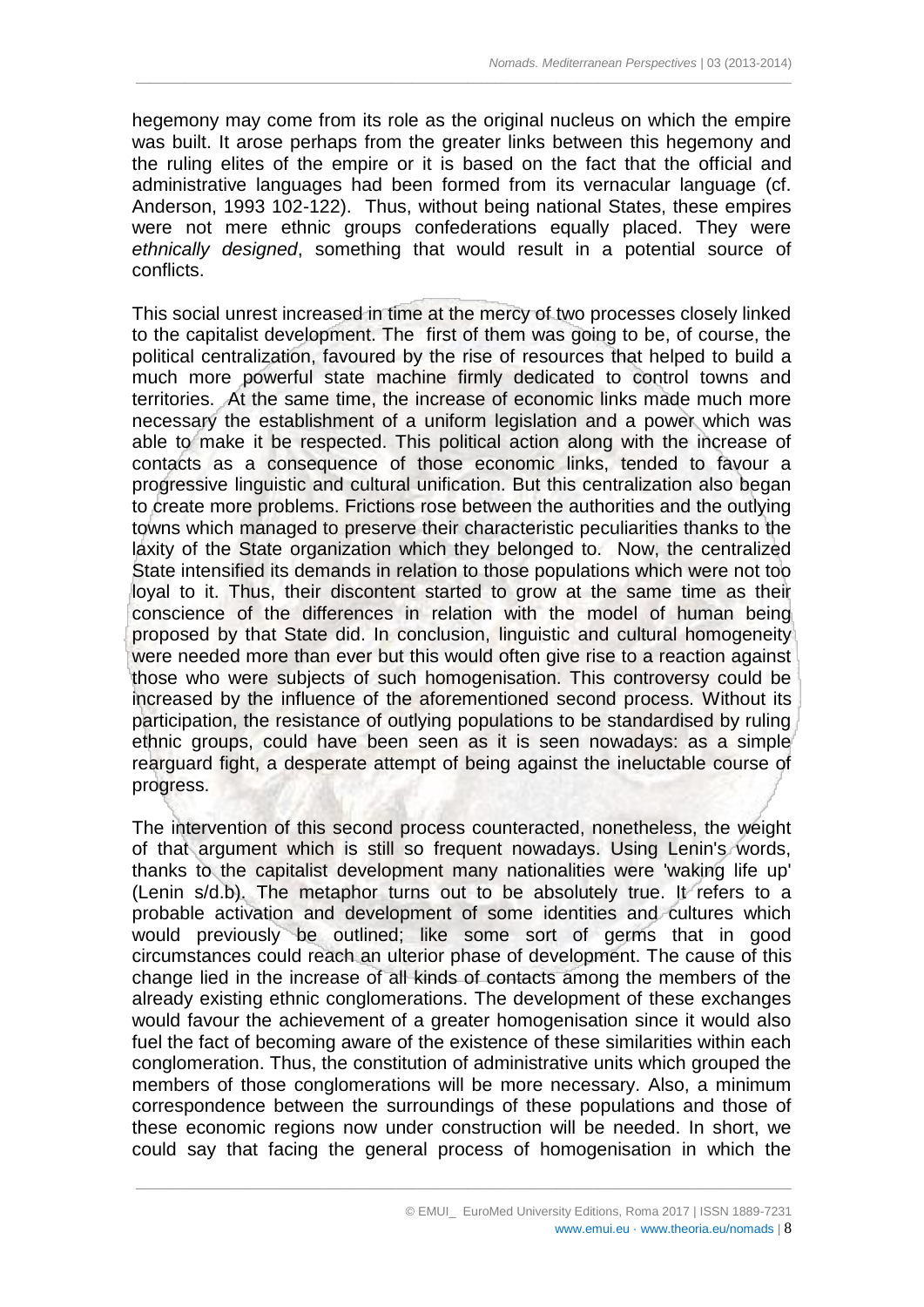different and already existing ethnic conglomerations would have to be dissolved into the heart of a broader nation, each of these conglomerations would tend to turn into a nationality or nation opposed to the rest. Thus, the capitalist modernisation would be creating two opposite processes, a centripetal one and a centrifugal one. This represents a brilliant illustration of that dialectical conception of reality which is so important in Lenin's thought. The fact that one or another prevailed could be explained partly as the result of their respective speeds. Perhaps the economic and cultural centralisation would go faster in the level of economic and cultural regions or maybe the state centralisation as a whole might come earlier. In the first case, a recreation and affirmation of the particularity would take place, in the second case the opposite process would occur. Nevertheless, this particularity which is now boosted would not stop being global, regarding the existing localisms within each ethnic conglomeration. It also must be said that a faster progress of the differentation in the realm of the objective, would make those affected by it to be more aware of what separates them from the members of other conglomerations. Greater contacts of all kinds would multiply the opportunities to observe such differences, as well as generating several difficult situations like, for instance, the rivalry in order to get different business and professional niches. Finally, the capitalist modernisation was also increasing the economic resources in the hands of individuals and groups. Thanks to them, any action of cultural recreation like for example, the foundation of newspapers written in a particular language or the establishment of cultural associations, will be now much easier to launch. This would also favour the centrifugal tendency.

 $\_$  ,  $\_$  ,  $\_$  ,  $\_$  ,  $\_$  ,  $\_$  ,  $\_$  ,  $\_$  ,  $\_$  ,  $\_$  ,  $\_$  ,  $\_$  ,  $\_$  ,  $\_$  ,  $\_$  ,  $\_$  ,  $\_$  ,  $\_$  ,  $\_$  ,  $\_$  ,  $\_$  ,  $\_$  ,  $\_$  ,  $\_$  ,  $\_$  ,  $\_$  ,  $\_$  ,  $\_$  ,  $\_$  ,  $\_$  ,  $\_$  ,  $\_$  ,  $\_$  ,  $\_$  ,  $\_$  ,  $\_$  ,  $\_$  ,

As we can appreciate, the Lenin's analysis developed here cherished an extraordinary wealth. Especially, the dialectics outlined between what we called centripetal and centrifugal processes and its simultaneous promotion of uniformity and difference, advanced by Engels (2009; 111-112), turns out to be very useful to understand the current dynamics of globalization. However, the leninist analysis would not stop here. Along with the nation-states and the multiethnic Empires, it also dealt with the new colonial empires that by the time were spreading to large parts of Africa, Asia and Oceania. Despite the huge diversity of the situations that took place in its heart, what most accurately characterized this colonial world was the extreme alterity between the main body of the population and the power of the metropolis. The distance between hegemonic ethnic groups and the ruling classes on the one hand, and the populations which felt more or less left out, (like in the case of the old empires), became much more intense. However, on the contrary of what was happening in those traditional States, a large part of the native and subjected populations and, precisely because of their 'primitivism', had not waken national life up yet. That is why the conflicts could not be as sharp as they were in the old empires, at least broadly speaking. In this recently colonised world, the formation of large offended coalitions was not an easy task given the primate of local identities. It would also be unlikely to experiment that national offense as intensely as before since it did not exist a developed national conscience which determined the demand of being governed by people from that very nation. Nevertheless, in a short time, when Lenin was still alive and shortly after his early death, the situation would change radically. That change would mean a brilliant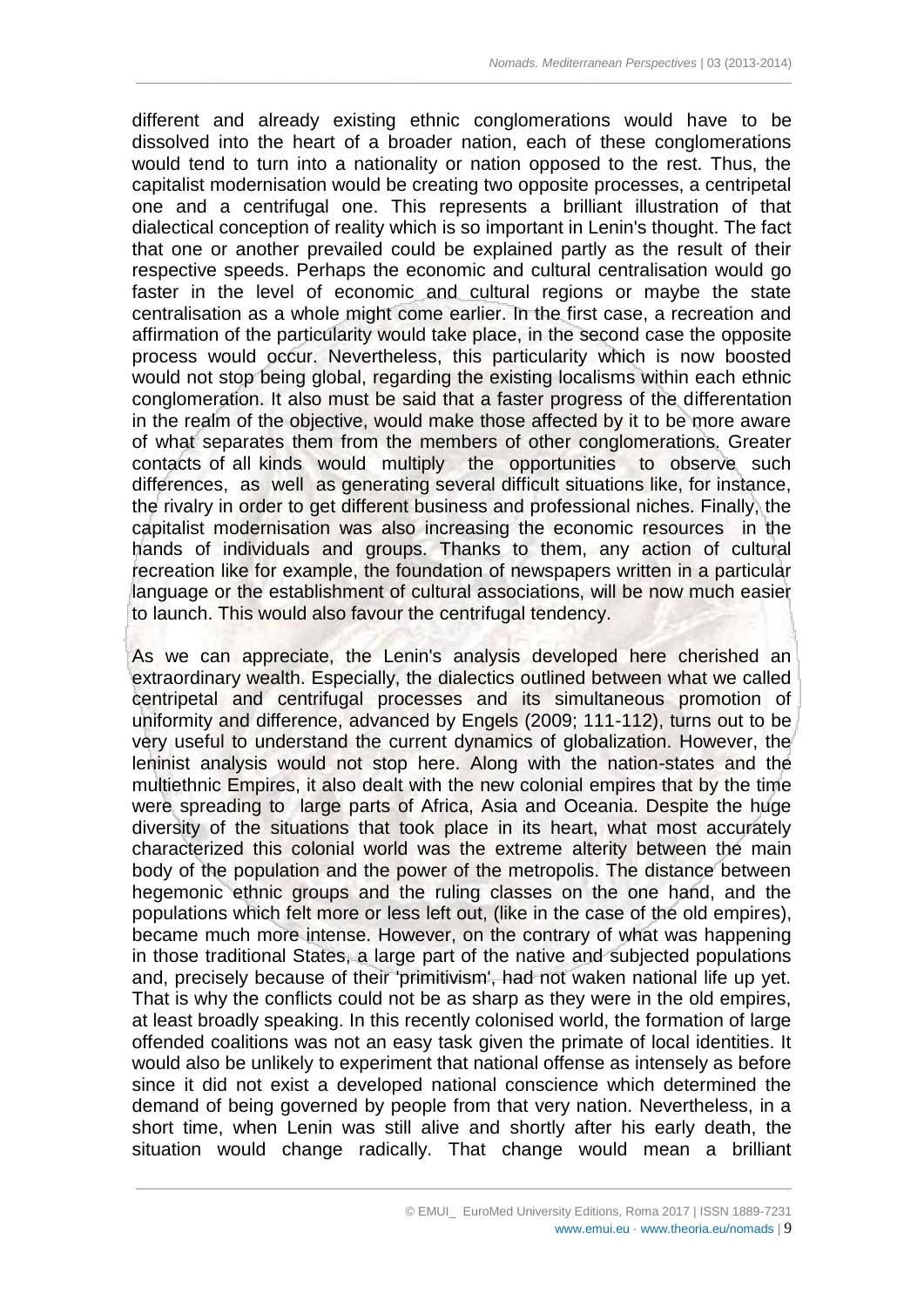confirmation of his conception of capitalist development as a powerful activator of the national conscience. That's what happened not only in those countries whose conscience was not quite developed, but also in the old consolidated nation-states which had lived the emergence of the 'peripheral' nationalisms, questioned by the official national identities. Not for nothing, Lenin was a pioneer in the anlaysis of imperialism and national liberation movements (Anderson, 1995: 123-147 and 2010: 128-138). In fact, both analyses were closely linked. In line with the general trend of his thought and taken by a multiple strategic motivation, Lenin reflected on imperialism. He did so to understand the roots of the world war and the domestication of social democracy as a consequence of the emergence of a 'working-class aristocracy' subsidised by the colonial profits. But also to find new breaches in the worldwide capitalist system by means of the promotion of anticolonialists movements.

 $\_$  ,  $\_$  ,  $\_$  ,  $\_$  ,  $\_$  ,  $\_$  ,  $\_$  ,  $\_$  ,  $\_$  ,  $\_$  ,  $\_$  ,  $\_$  ,  $\_$  ,  $\_$  ,  $\_$  ,  $\_$  ,  $\_$  ,  $\_$  ,  $\_$  ,  $\_$  ,  $\_$  ,  $\_$  ,  $\_$  ,  $\_$  ,  $\_$  ,  $\_$  ,  $\_$  ,  $\_$  ,  $\_$  ,  $\_$  ,  $\_$  ,  $\_$  ,  $\_$  ,  $\_$  ,  $\_$  ,  $\_$  ,  $\_$  ,

There was, in short, a whole range of heterogeneous situations. That heterogeneity was dictated by the lack of contemporaneity among these different situations. All of them respond to different phases of the historical development; an unequal and combined historical development, as Trotsky said (1972: 9). There was a huge distance between the modern nation-states of Western Europe and the recently colonised populations with no national conscience. But it was not only about the coexistence among so different social forms. The progressive internationalisation of economy and social life as a whole had this unavoidable consequence: the progressive interpenetration among all those different social forms. As a result, perhaps the backward societies had no intention of repeating all the aspects of the trajectory of those advanced societies. Thus, the emergence of the national conscience, a movement towards an international identity and cultural unification and another movement towards the development of particularities within each State, were all taking place at the same time. The old empires were destroyed because of this development of particularist nationalisms inside them, unable to build a national identity and culture which could represent the different populations. The new colonial empires could not turn themselves into extensions of colonial nationstates either, due to the development of new nationalisms that subjected people embraced. However, many of the new States which came from the disintegration of old or new empires did not succeed in becoming true nationstates and it is not very likely that they are ever going to succeed. This is how it has been. First of all, because of the deep internal heterogeneity which they used to show and also because of the few decades they had in comparison with the centuries that the old nations of Western Europe enjoyed. We could say that if the new nationalisms were quick in homogenizing its population they could succeed. This is exactly what many movements have done when embraced enthusiastically all sort of slaughters and ethnic cleansing. But those terrible actions not always bring the expected results, not only because of the victims' resistance but also because of the aforementioned tendencies which act in the opposite direction. The paradox lies in the fact that these new States, resulting from the preponderance of those factors which helped to disarticulate the States, were now trying to recreate their own nations. They did so in opposition to those same factors which helped them to arise and prosper at the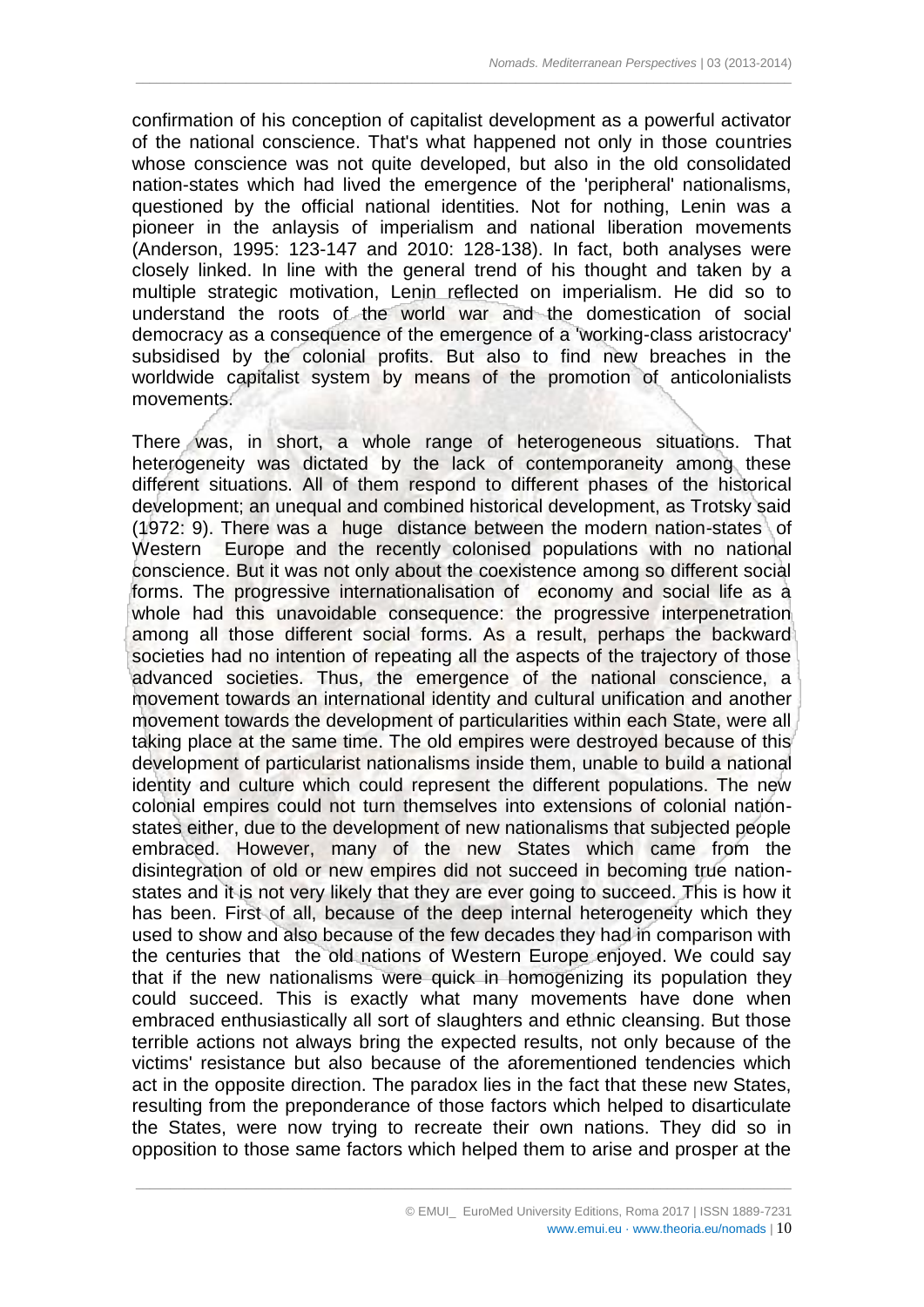time. Their struggle became more difficult as those same centrifugal factors only got stronger since then. We will try to complete Lenin's analyses in order to understand better the reasons that lie behind this question.

 $\_$  ,  $\_$  ,  $\_$  ,  $\_$  ,  $\_$  ,  $\_$  ,  $\_$  ,  $\_$  ,  $\_$  ,  $\_$  ,  $\_$  ,  $\_$  ,  $\_$  ,  $\_$  ,  $\_$  ,  $\_$  ,  $\_$  ,  $\_$  ,  $\_$  ,  $\_$  ,  $\_$  ,  $\_$  ,  $\_$  ,  $\_$  ,  $\_$  ,  $\_$  ,  $\_$  ,  $\_$  ,  $\_$  ,  $\_$  ,  $\_$  ,  $\_$  ,  $\_$  ,  $\_$  ,  $\_$  ,  $\_$  ,  $\_$  ,

What we currently call globalization increases, with no doubt, the cultural homogeneity in a worlwide perspective. It means the creation of a global culture that in spite of being quite leaned towards the western side, it is now shared in different degrees by the immense majority of mankind. Nevertheless, this homogenisation has a deceptively paradoxical consequence: the promotion of differentation. On the one hand, shared cultural homogeneity makes easier the recreation of the peculiarities in certain contexts without affecting the social space which has been built. On the other hand, it is going to be easier to highlight the differences on this homogeneity background. In fact, that is how ethnic and national identities work in our modern world. They generally operate with a handful of features along with the language such as rituals and other elements from their popular culture. These are conveniently folklorized or with certain historical events conveniently reconstructed which is a result of a genuine 'invention of tradition' (cf. Hobsbawm and Ranger, 2012). Whatever the specific way in which it takes place, the truth is that all this creative process promotes a recreation of particularism. This stands in the way of the consolidation of solid national identities and forces to reshuffle them, making them more compatible with the growing internal diversity but also with the global homogeneity (cf. Castien Maestro, 2009: 204-206). That may force not only to reshuffle those identities but also to resizing them by divesting them of a large part of the centrality they enjoyed through the generations; that does not entail its disappearance. We could then speak about a relative *denationalization* of the world (cf. Castien Maestro, 2013). Accepting this possibility involves the acceptance of a flexible vision of all different identities. They are no longer seen as something given or natural, but just as something which has been built up. Not as something haphazardly constructed but as the result of complex and far-reaching social processes whose transformation is difficult. We are talking about the need to overcome both essentialism and extreme constructionism. We will discuss this question further on.

It is also important to point out that many of these standardisation or differenciation processes have a coercive aspect. Ruling elites often impose certain identity and cultural models on the rest of the population. Practices such as the prohibition of speaking certain languages or the compulsory teaching and use of others, are seen as means towards that end. The russification policies launched by czarist authorities and diligently denounced by Lenin, provide a good example. However, he does not seem to pay much attention to other coercive practices which are less explicit but tremendously effective like, for example, those based on wealth differences. By virtue of such differences, those who hold greater economic resources can promote, on equal terms, their own cultural models. This will increase their availability and therefore, the possibility of being imitated. In the same way, the wealthiest groups are more likely to have a greater social prestige at their disposal and therefore, a greater tendency to be imitated. All this implies a certain coercion,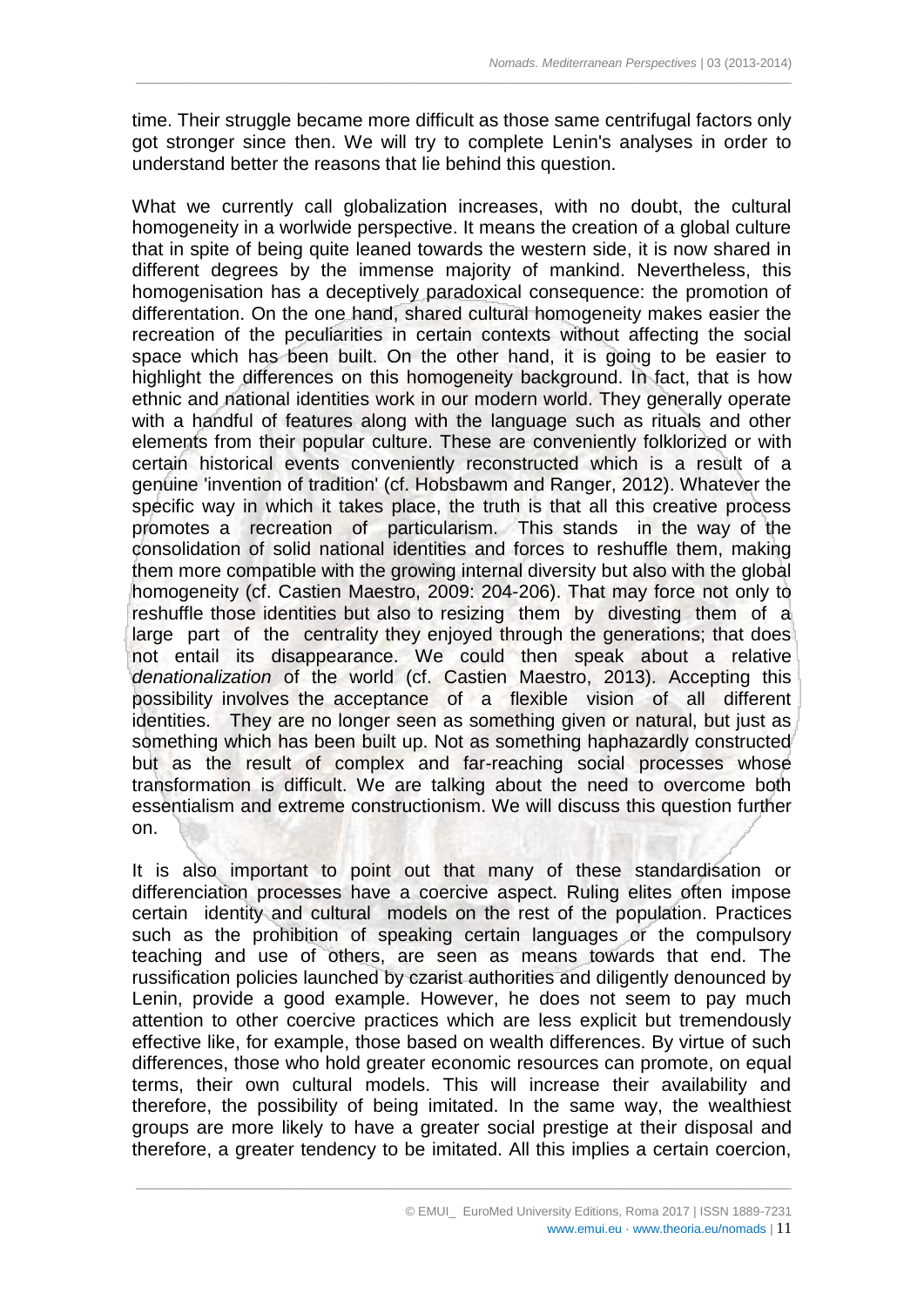although less brutal than that derived from explicit imposition and prohibition. However, Lenin focused on direct repression, that he resolutely opposed. Nevertheless, he seemed to ignore the indirect repression as he asserted that those populations that speak two different languages and must cooperate with each other, would just end up using the language that comes in handy (Lenin, s/d. b). At this point Lenin showed ingenuousness typical of a liberal attitude, only attentive to direct repression. Attitude which is not characteristic of someone like him, imbued with the marxist tradition and its capacity of detecting relationships of domination under relationships which are deceptively based on agreement and consensus. Since this indirect repression is also perceived by those who suffer its effects, the resistance against it increases too. This resistance will also increase the difficulties for homogenisation to be achieved.

 $\_$  ,  $\_$  ,  $\_$  ,  $\_$  ,  $\_$  ,  $\_$  ,  $\_$  ,  $\_$  ,  $\_$  ,  $\_$  ,  $\_$  ,  $\_$  ,  $\_$  ,  $\_$  ,  $\_$  ,  $\_$  ,  $\_$  ,  $\_$  ,  $\_$  ,  $\_$  ,  $\_$  ,  $\_$  ,  $\_$  ,  $\_$  ,  $\_$  ,  $\_$  ,  $\_$  ,  $\_$  ,  $\_$  ,  $\_$  ,  $\_$  ,  $\_$  ,  $\_$  ,  $\_$  ,  $\_$  ,  $\_$  ,  $\_$  ,

It seems like the late nationalisation processes which are being currently undertaken, face major difficulties. On the other hand, the human cost of nationalisation processes as well as other similar processes of identity standardisation have turned out to be terribly heavy. If identity standardisation has historically emerged as a necessary agent for the construction of broader and more integrated societies, it has certainly been an onerous one. Although some philosophies have excused this as a necessary evil, it has to be asked if it is necessary to keep paying such a high cost or trying to combine, to a great extent, those shared and necessary broad identities and cultures with a greater respect towards other cultures and identities which are more particular. In other words, we must ask ourselves if it is possible to develop more flexible and less repressive forms of social integration. Forms which are not based on an identity standardisation of coercive nature. Lenin seemed to have pointed in that direction. He always stood up for the necessity of preserve and develop languages and cultures against any compulsory standardisation. This defence included non european populations too, something very unusual at the time. Thus, different cultural traditions were considered as something valuable and decent of being preserved and developed; alphabets for oral languages were created as well as promoting literature and press written in different local languages. He was also opposed any coercive merger within a broader culture, something that in his opinion would only provoke resistance among the affected people. Beyond that, he also promoted an explicit recognition of differentiated ethnic and national identities including the concomitant right to secede. But that right to cultural particularity must come along with a necessary articulation among all the different particular cultures within a broader culture. In a similar way, the right of having a separate political organisation must be combined with a deep political and economic cooperation among these different units. Of course, this cooperation would need of a certain cultural and identity homogeneity, especially by means of languages of communication spoken by most of the inhabitants. There would be no need to impose one of them and get rid of the others. In this regard he praised the case of Switzerland, a very united country with four languages, where many citizens learned their fellow countrymen's languages and spoke to them in those same languages as a deference act (Lenin s/d. b). That is how a more flexible conception of social integration and cultural and identity cohesion was outlined;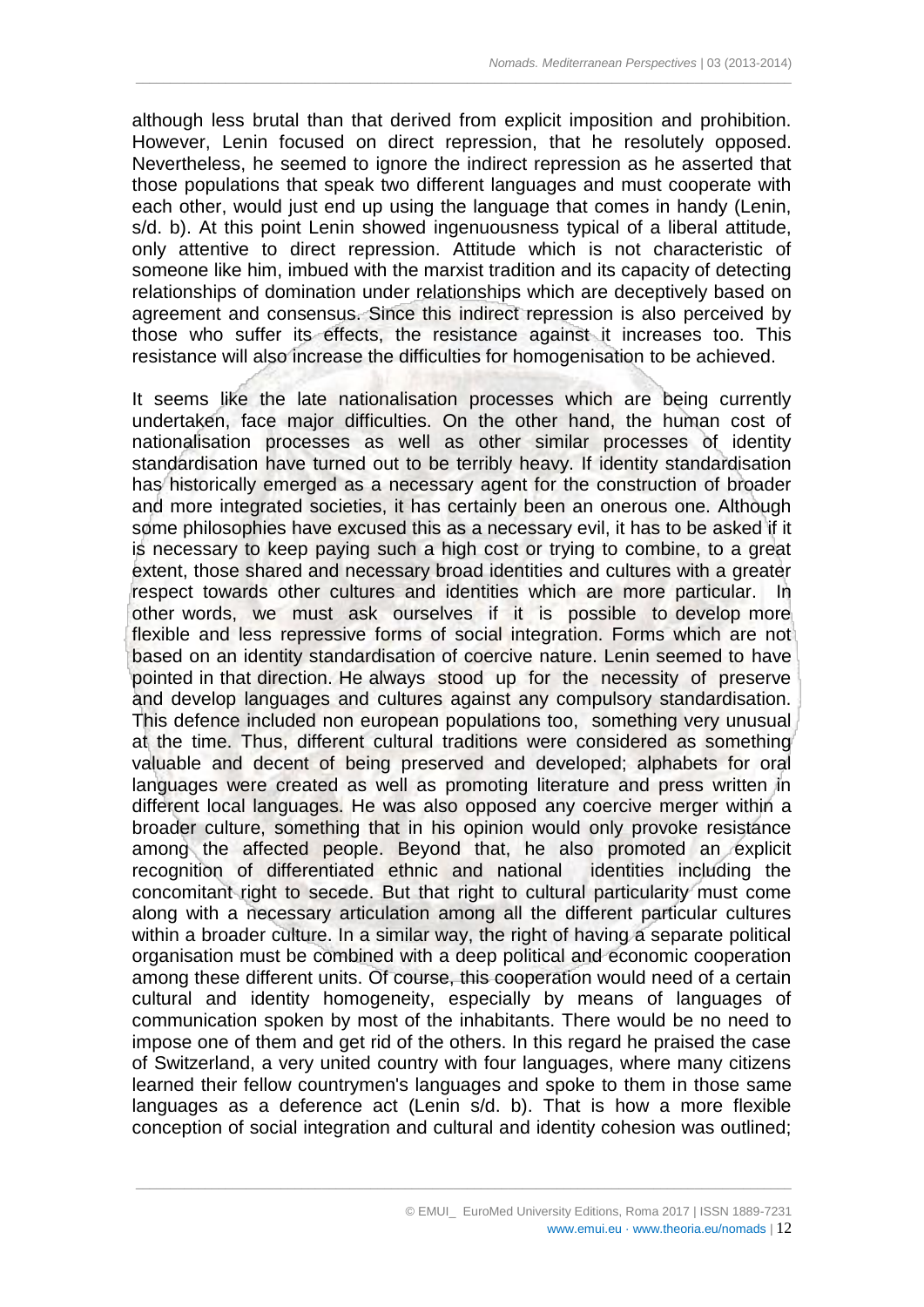the most general and the most particular could coexist and articulate themselves, each of them at its level but in mutual and reciprocal articulation.

 $\_$  ,  $\_$  ,  $\_$  ,  $\_$  ,  $\_$  ,  $\_$  ,  $\_$  ,  $\_$  ,  $\_$  ,  $\_$  ,  $\_$  ,  $\_$  ,  $\_$  ,  $\_$  ,  $\_$  ,  $\_$  ,  $\_$  ,  $\_$  ,  $\_$  ,  $\_$  ,  $\_$  ,  $\_$  ,  $\_$  ,  $\_$  ,  $\_$  ,  $\_$  ,  $\_$  ,  $\_$  ,  $\_$  ,  $\_$  ,  $\_$  ,  $\_$  ,  $\_$  ,  $\_$  ,  $\_$  ,  $\_$  ,  $\_$  ,

There could be a sort of prudent nationalism compatible with internationalism (Castien Maestro, 2013). But this prudent nationalism, as we can call it, ought to be thoroughly distinguished from what it was always condemned as chauvinism. The latter could be understood as an extreme nationalism characterised by a non critical admiration for anything of their own, and a similar disdain towards anything foreign. It is based on an extremely primitive thought model based on manichaean dichotomies. The practical orientations which are deduced from that conception are equally simplistic. It is about supporting unconditionally the group one belongs to, while attacking everything that proves to be opposed to it. Such conduct makes the possibility of a fruitful cooperation among different national units something very difficult to happen in any field. Nor does it enable a consistent appropriation of the contributions of the rest of the nationalities and nations.

The development of more flexible identities and forms of social integration seems, at least, desirable not only according to the costs linked to its more rigid versions but also according to the benefit of preserving an important indentity and cultural diversity. This is something more appreciated nowadays than in Lenin's times. The defence of this diversity may be carried out by means of different methods. One of them is based on models taken from biology which relate diversity to creativity and therefore, to a bigger adaptive capacity to a changeable environment (cf. Lévi-Strauss, 1979: 326-336). Although this argument may be sometimes a little rough and all the rage nowadays, it shows a real virtuality of variety, like the possibility of a bigger adaptive versatility. However, it may cause some problems to some extent. The first of them lies in the fact that a large part of which is been generated or preserved may lack any versatility of this kind. The continuation of this biological simile would make it disappear. Human life illustrates this conclusion: those cultural forms which due to different reasons, lose their charm or utility for those who made use of them, tend to disappear. This ascertainment conflicts with those extreme relativistic approaches which place all cultural forms at the same level. If this relativism is accepted, we would have to regret the loss of those cultural forms that disappear and it would be necessary to preserve them whatever the cost. This is what is being done to some extent. Thus, the 'darwinian' tolerance towards the extinction of less capable cultural forms, alternates with a tendency to preserve some of them, even if they only survive as folklorized forms. This is what is also done in the biological field when certain species are protected from extinction.

A similar perspective very widespread today, that turns diversity into an active agent, seems to be fully compatible with a marxist perspective although not any kind of marxism. It ought to be a specific perspective separate from the evolutionism of the nineteenth-century, according to which the whole mankind must follow the same evolutionary trajectory on the base of an idealized version of that experienced by western societies. This perspective must be based on an evaluation of the particular but not as an end in itself, but as a particular way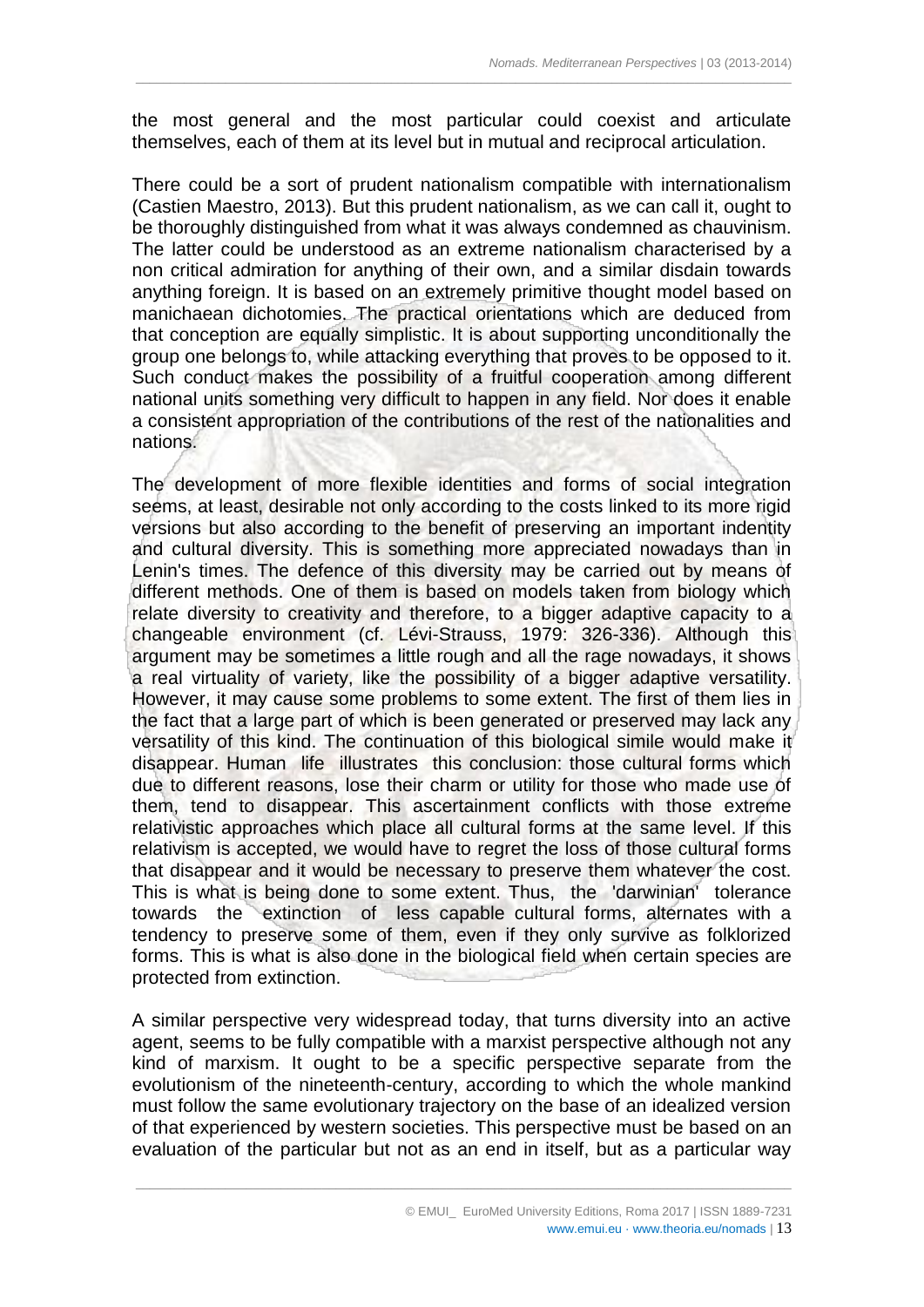towards the universal. The deep compatibility between this point of view and marxism is not only derived from a bidirectional articulation between the specific and the abstract, something characteristic of dialectical thought. It also comes from the possibility of setting it in the concept of 'generic being' developed by Marx in his *Economic and Philosophical Manuscripts* (1970). According to this conception, human essence is not just something given, innate, and then developed under favorable conditions. It is already an external reality outside the human body, a result of the collective practical activity done by all generations throughout history. This product is objectified in tools, institutions, social relations, languages and cultural codes from which every individual will only able to take a small fraction. Consequently, this human patrimony will be delivered among all individuals but we could also say that among all communities, including ethnic and national communities. Each one of them will preserve and develop a global part of the human cultural patrimony as well as some particular aspects of the human essence, contributing to the enrichment of it as a whole. If this is true, it is because the different aspects of the universal human culture are so complex in their immense majority that their appropriation, if somewhat partial, constitutes a task capable of taking up the whole individual existence. The facile cosmopolitism culminates in superficial dilettantism and therefore, certain particularist feeling and privileged attachment to what it's ours within some limits, may be very profitable for mankind as a whole. (cf. Castien Maestro, 2007: 142)

 $\_$  ,  $\_$  ,  $\_$  ,  $\_$  ,  $\_$  ,  $\_$  ,  $\_$  ,  $\_$  ,  $\_$  ,  $\_$  ,  $\_$  ,  $\_$  ,  $\_$  ,  $\_$  ,  $\_$  ,  $\_$  ,  $\_$  ,  $\_$  ,  $\_$  ,  $\_$  ,  $\_$  ,  $\_$  ,  $\_$  ,  $\_$  ,  $\_$  ,  $\_$  ,  $\_$  ,  $\_$  ,  $\_$  ,  $\_$  ,  $\_$  ,  $\_$  ,  $\_$  ,  $\_$  ,  $\_$  ,  $\_$  ,  $\_$  ,

Lenin himself seems to be a good example of this attitude. He was passionately imbued with the russian cultural tradition, both high and popular culture, but this passion did not lock him in his own tradition. On the contrary, it led him to a radical opening-up to other cultural traditions. The consolidation of being imbued with his own tradition would not operate as a pretext to shut himself off. It was like a springboard that favoured the openness to the other, an openness which is not understood as a mere disposition to absorbe anything foreign just to fill up the gap, but to provoke an interaction between the fullness of the self and other foreign valuable things. Thus, this defence of the value of the particular must not be mistaken for a worship to it. Culture is not an end in itself, it is a system of objectifications that may promote the development of human essence but may also hinder it radically, turning it into a new source of alienation. All this brings a perspective on the culture that we could call pragmatic or instrumental. At the same time, no culture is monolithic. Like any other reality, it is a unity of opposites which enables its development in different directions. From this dialectical conception, this contradictory character and evolutionary potentialities may be seen in different ways. But Lenin, whose theoretical reflection was subjugated to the strategic needs, was only interested in them when related to class struggle. As he once said in quite a explicit way, any culture consists of elements that are subject to a reactionary or revolutionary development as well as being subject to serve the interests of certain social groups. That is why revolutionaries' duty is seen as a fight to promote their progressive development (Lenin, s/d. b). This is what Lenin did in his effort to establish a cultural and specifically russian way towards marxism, recovering some contributions of authors such as Herzen and Chernishevsky (Lenin, 1976; 59-65). Against any essentialism, no culture was completely conservative or progressive. The favorable elements to one or other tendency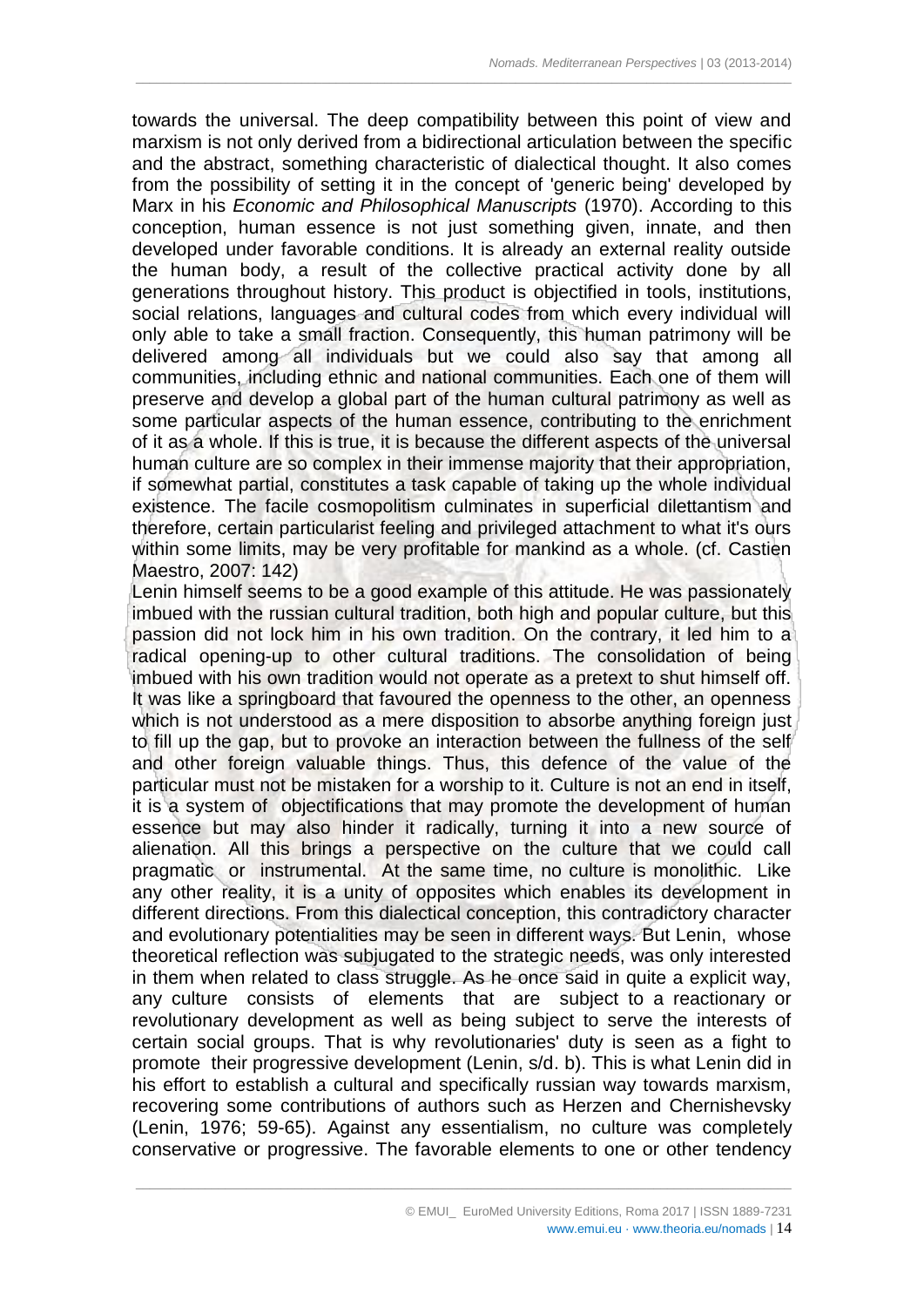could be more or less powerful in certain moments. Anyway, the possibility of develop others, relegated to second place in that situation, was always there. All these cultures, developed in a progressive way, must articulate with each other in order to avoid a mankind fragmentation, risk that threatens some multiculturalists conceptions. Against unification by means of coercive standardisation and simplification, it is possible to conceive another way that makes justice to the complexity of what it is aspiring to articulate. It is necessary to elaborate an identity and cultural synthesis; this synthesis must be complex enough in order to enable people with different identities and cultural backgrounds to identify with them without sacrificing their own patrimony. Of course, this is not an easy task.

 $\_$  ,  $\_$  ,  $\_$  ,  $\_$  ,  $\_$  ,  $\_$  ,  $\_$  ,  $\_$  ,  $\_$  ,  $\_$  ,  $\_$  ,  $\_$  ,  $\_$  ,  $\_$  ,  $\_$  ,  $\_$  ,  $\_$  ,  $\_$  ,  $\_$  ,  $\_$  ,  $\_$  ,  $\_$  ,  $\_$  ,  $\_$  ,  $\_$  ,  $\_$  ,  $\_$  ,  $\_$  ,  $\_$  ,  $\_$  ,  $\_$  ,  $\_$  ,  $\_$  ,  $\_$  ,  $\_$  ,  $\_$  ,  $\_$  ,

### **III. Flexible political strategies**

This last idea takes us from the perspective of an abstract theorizing to the political strategies developed in certain contexts. As we have been trying to prove, Lenin had a very complex conception about the national question; a conception that combined its recognition and esteem with an orientation resolutely internationalist and a determined opposition to any kind of chauvinism. Such an attitude makes it possible to subordinate the national interests, or supposedly national, to human interests in a more general perspective. The criticism of colonialism and the defence of oppressed people in the name of universal democratic values was due to a conception of that kind. But Lenin accomplished this orientation, shared by many democrats and humanists of his time, when he promoted *revolutionary defeatism* politics in 1905 and 1914. He called for the military defeat of the czarist Russia, not only because its expansionism was reprehensible but also because that defeat could open a way to the revolution; a revolution that would benefit both russian people and humanity as a whole, as it finally happened. This stance entails differentiating between the interests of the ruling classes and those from the oppressed. The more confronted they were, the more absurd would be talking about a shared national interest. The alleged official national interest would not be more than a deceptive wrapping of particular interests of one social class. This constitutes an especially illustrative example of that ideological alienation that Lenin used to detect in such a clever way. Just as this revolutionary defeatism turned out to be completely coherent in relation to Lenin's theoretical and strategic conceptions, the same thing can be said about his attitude about self-determination. This was a right to be defended as a basic democratic principle depending on the acceptance and development of the basic principles of democracy on the part of the socialist movement. It was also a right in accordance with his own conception of the national question. Furthermore, this right was in line with his conception of the national question. In defence of this right, Lenin had to argue with those socialists who saw the national question, and therefore self-determination, as something totally anachronistic in the framework of a rampant internationalisation process. He proved that national demands were still making sense not only in the case of the colonies and the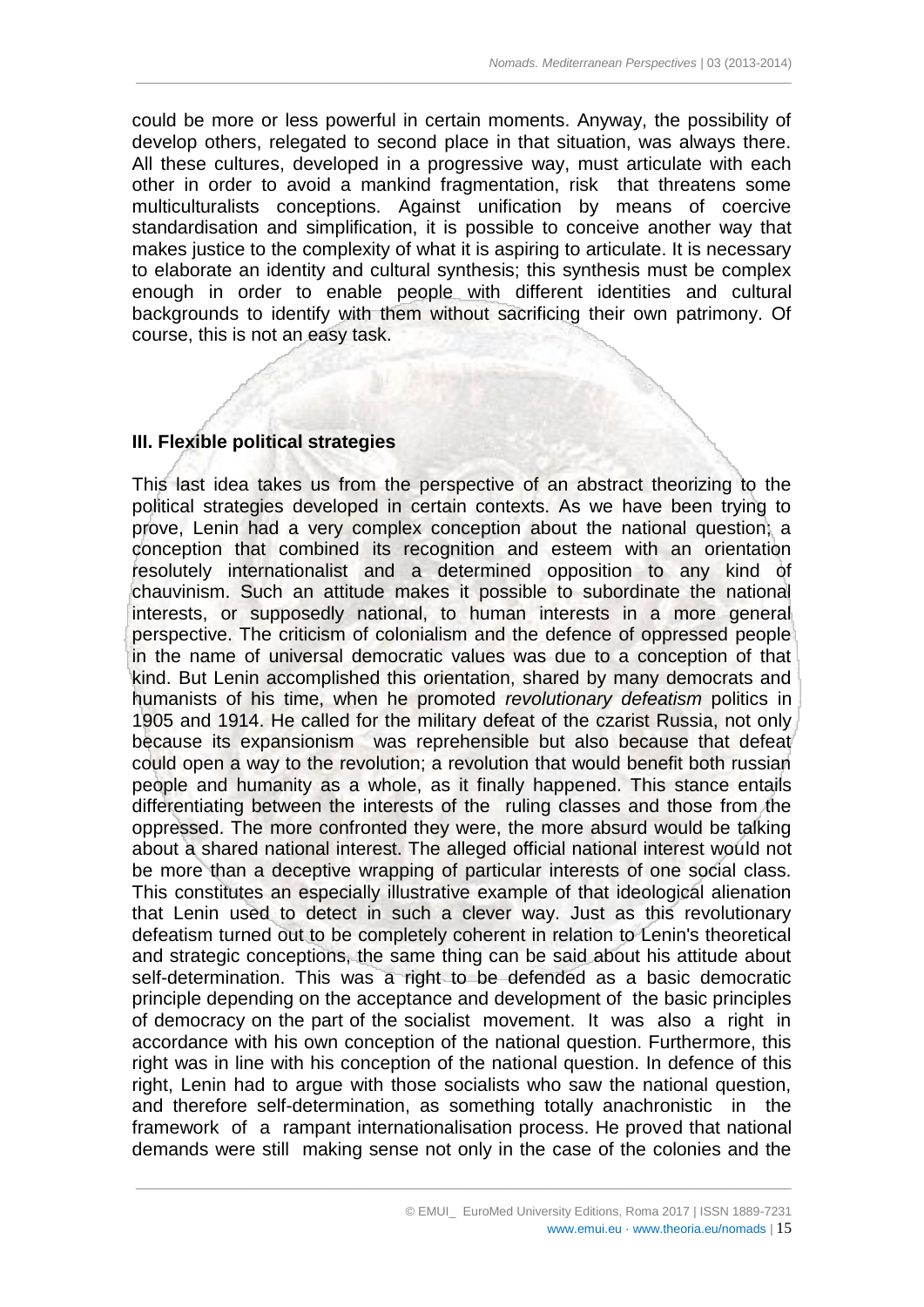old empires, but also in the advanced countries of Western Europe such as Norway and Ireland (Lenin, s/d.c). Besides this, the right to self-determination may turn into a powerful weapon at the service of socialist aims. Firstly, it could be used to win the nationally oppressed people's affection along with its capacity to destabilise the great capitalist powers. Not only was the fact that by the time he was writing, the great colonial empires were already dealing with the first nationalist movements of their subjugated populations. As was expected, these nationalisms would just strengthen and multiply themselves while capitalist development was awakening this aspiration among those who were indifferent about it. Thus, it seemed like the fight for national liberation in the peripheries, the colonies and the strictly socialist fight in the middle may converge. The historical importance of this strategic proposal doesn't need to be explained.

 $\_$  ,  $\_$  ,  $\_$  ,  $\_$  ,  $\_$  ,  $\_$  ,  $\_$  ,  $\_$  ,  $\_$  ,  $\_$  ,  $\_$  ,  $\_$  ,  $\_$  ,  $\_$  ,  $\_$  ,  $\_$  ,  $\_$  ,  $\_$  ,  $\_$  ,  $\_$  ,  $\_$  ,  $\_$  ,  $\_$  ,  $\_$  ,  $\_$  ,  $\_$  ,  $\_$  ,  $\_$  ,  $\_$  ,  $\_$  ,  $\_$  ,  $\_$  ,  $\_$  ,  $\_$  ,  $\_$  ,  $\_$  ,  $\_$  ,

But this fight could not have just a mere destructive dimension, only focused on the weakening or the overthrow of imperialist powers. It was necessary to provide it with a constructive aspect, establishing the need of replacing the previous oppresive political structures with it. It was at this point where Lenin's attitude reached, in our opinion, a more dialectical nature. While he insisted on the recognition of the right to secede, he also believed that in the case of having to decide about holding a referendum, there would be many situations in which the most appropriate thing to do would be to vote against that secession. If according to him, russian workers must defend the Ukrainian's right to secede, at the same time they should try to convince them of the advisability of remaining within the State. This State should be a guarantee for their autonomous national existence and would also reject any compulsory homogenisation. The reasons in favour of this unionist attitude were heavy. The first of them lied in the fact that an economic coordination would be easier as well as having a much improved defense against foreign aggressions after the revolution. But in a more general sense, the dismemberment of the already established States was a contingency which called for a prudent strategy. The more consolidated those States were, from the perspective of their internal economic articulation and their identity and cultural cohesion, the higher the costs of a future fragmentation would be. Particularly since there would be many more 'mestizos', more people who could have interests linked to both sides of the future and still imaginary border. This is what happened in the nation-states of Western Europe. However, it was feasible to think about the possibility of preserve to a large extent, the unitary structures of the old empires after the desired social transformation. This is what finally happened in Russia. Contrary to Austro-hungarian and Ottoman empires which did not survive the Great War, the old czar's dominions transmuted in the Soviet Union. A new state construction where a more global and ideological nationalism, linked to a specific political project, placed itself on top of the recognition of a variety of nations and nationalites. Despite the final failure of this experience, it must be said that it had at least two important positive aspects. The first of them consisted in the early development of numerous identitites and cultures, oppressed and marginalised back then. The second one was to assure a reasonable coexistence for decades in the heart of a extremely heterogeneous population.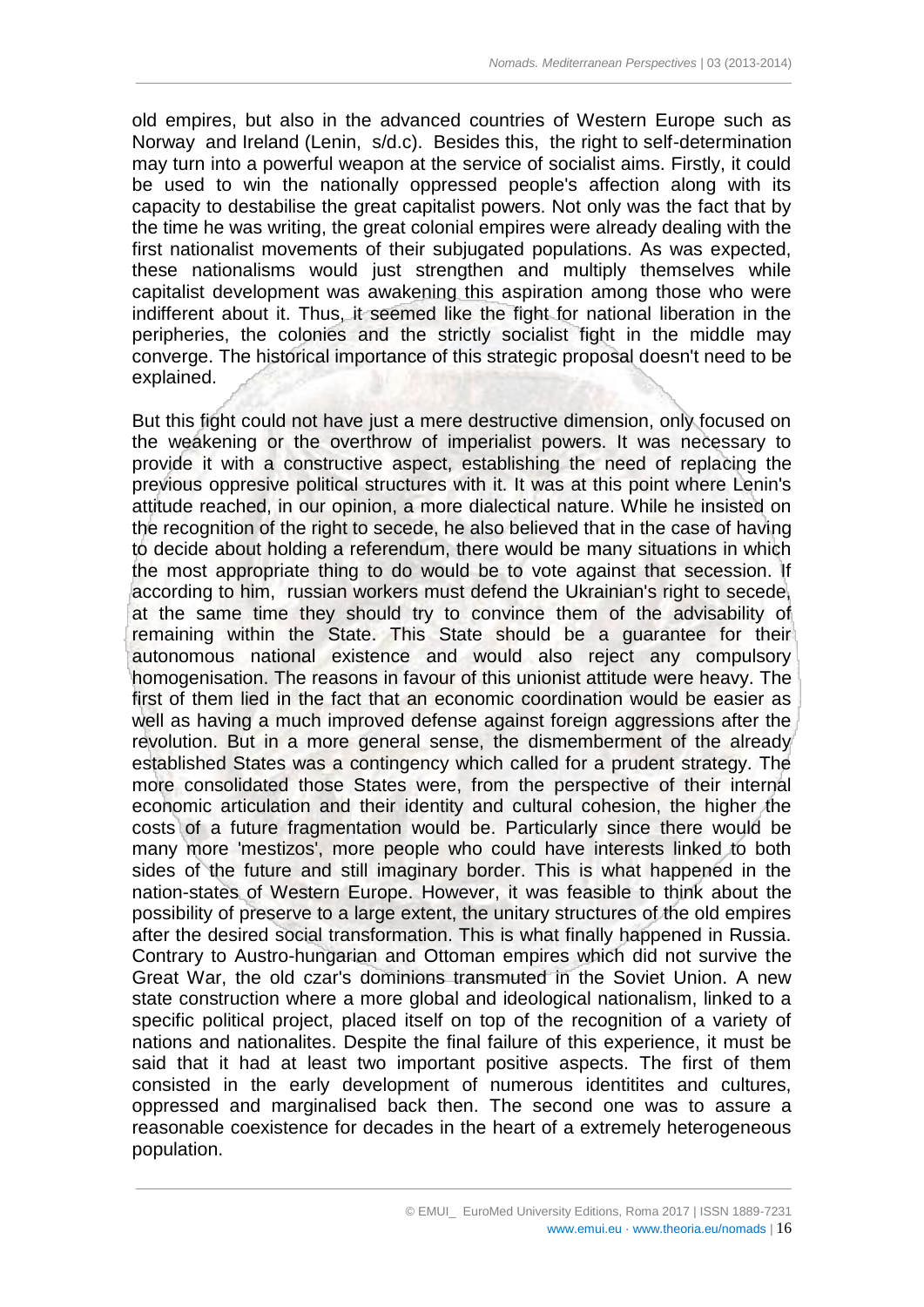Nevertheless, the situation could be much more complicated. Under certain circumstances, a fight against a genuine national oppression could have negative effects on class struggle at the international level or in other words, could operate in a counterrevolutionary way. But this was something that was not taken into account. It could have been at all possible the fact that a peripheral nationalist movement had faced a State in which a progressive movement had already seized power. It would also be possible that the latter could handle the situation by recognising the national rights of the population which had been oppressed back then. This would be a way of gaining their confidence in order to implement its transforming aims, but this policy was not always successful. After all, the survival of chauvinist habits in the dominant nation was something quite probable. Thus, all those generous proposals that were promoted could be reduced to a number of highflown declarations able to hide the continuation of oppression. Even if that were not the case, it was easy that the oppressed population, frequently more backward from a socioeconomic perspective, were reluctant to the new measures taken by the new revolutionary power. They could then decide to group together to fight them under the aegis of their traditional leaders as well as considering the possibility of making alliances with enemy imperialist powers. Taking this contingency as a starting point, Marx and Engels seemed to be very opposed to the nationalism of the oppressed Slavic populations and were rightly afraid of the fact that its triumph could strengthen the czarist Russia: the gendarme of the right wing Europe (Nin, 1977; 53-66). This is what also happened during the soviet revolution, especially in the Caucasus and Central Asia regions. Lenin's opinion, in accordance with all his thought, supported the need to sacrifice the recognition of the national right in the interests of the revolutionary cause. Even to the point of ordering the invasion of the independent Georgia in 1922, which was acting as a base of british imperialism to destabilise the soviet dominions (Carr, 1977; 366-368). Decisions of this kind could be justified according to objective difficulties. The circumstances demanded acting without any further consideration and forced to put back, temporarily at least, the recognition of those democratic rights that were enthusiastically promoted.

 $\_$  ,  $\_$  ,  $\_$  ,  $\_$  ,  $\_$  ,  $\_$  ,  $\_$  ,  $\_$  ,  $\_$  ,  $\_$  ,  $\_$  ,  $\_$  ,  $\_$  ,  $\_$  ,  $\_$  ,  $\_$  ,  $\_$  ,  $\_$  ,  $\_$  ,  $\_$  ,  $\_$  ,  $\_$  ,  $\_$  ,  $\_$  ,  $\_$  ,  $\_$  ,  $\_$  ,  $\_$  ,  $\_$  ,  $\_$  ,  $\_$  ,  $\_$  ,  $\_$  ,  $\_$  ,  $\_$  ,  $\_$  ,  $\_$  ,

From this point of view, the policy adopted had not differed substantially from other authoritarian measures also taken by Lenin like the prohibition of the opposition political parties and the progressive repeal of internal democracy within soviet organisms. The problem with all these policies was, as everybody knows, their tendency to consolidate themselves as irreversible facts up to the point of being ideologically legitimised not just as painful temporary deviations but also as an ideal situation. This is a mistake that even Lenin himself made, but especially his successors. This is a posteriori operation of legitimation, a conversion of necessity in virtue, which has only been possible by means of a drastic simplification of those questions at stake. The existence of a variety of autonomous realities articulated by complex systems of mediation between them to subject everything to a single aim, is no longer taken into account. That is something that has resulted in stressed utilitarianism, oportunism and machiavellianism. Lenin's disposition of forgetting about the demands of dialectical thought while grasping only those immediate aspects of reality from a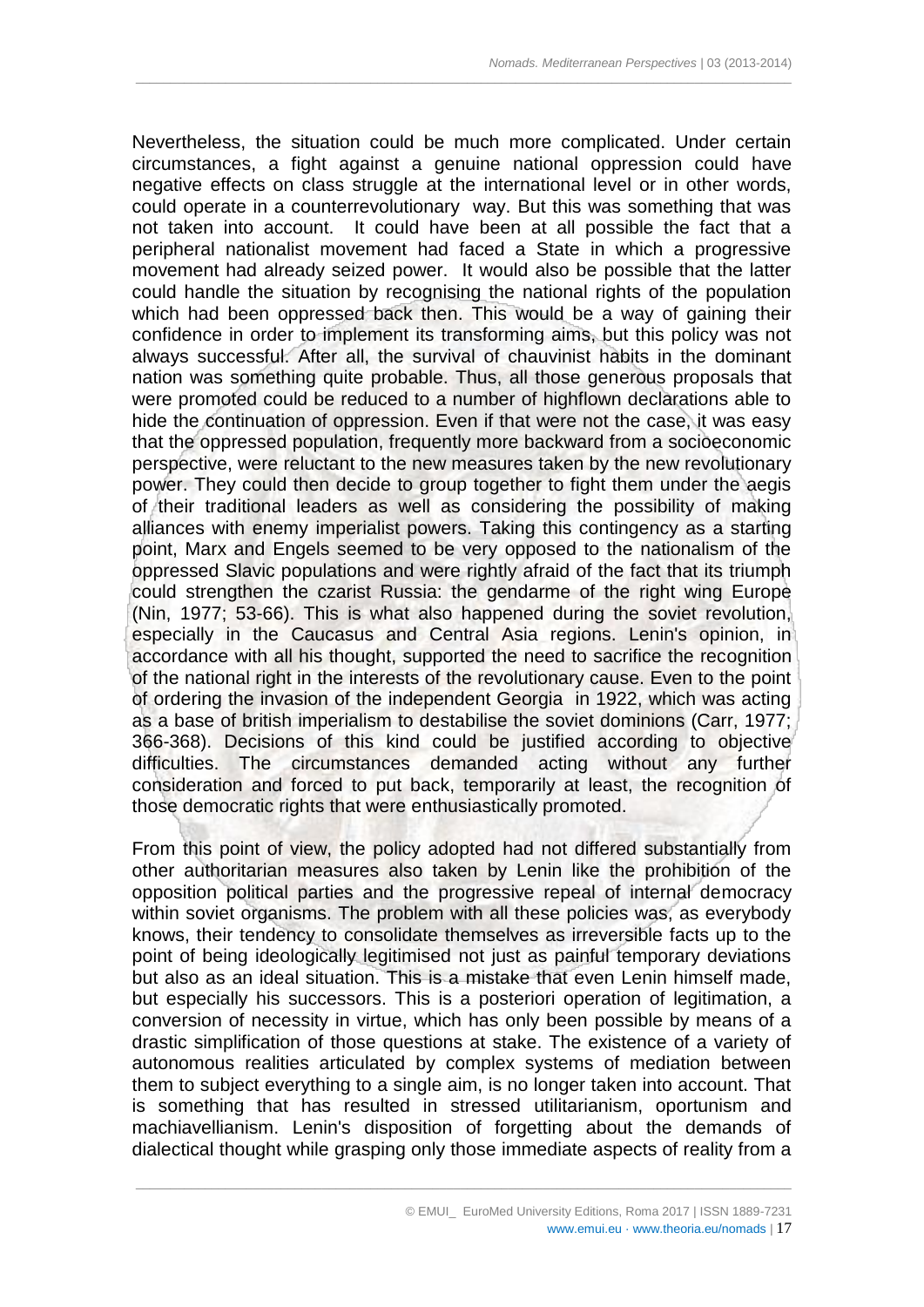tactical point of view, would meet here one of its more perfect signs. In a case like this, which is not Lenin's but it certainly is some of his successors' like Stalin (1977), any nationalist demand would be supported or condemned. All this depending on whether they circumstantially favoured those allegedly revolutionary political aims, or not. We hold, on the contrary, that the national question is autonomous enough to be examined individually and formulate on the basis of this analysis, those precise opinions, keeping a relative independence regarding these other political aims. It is necessary, therefore, to provide ourselves with a more elaborated criteria in order to determine which population may be defined as a nation or as a differentiated nationality. It also needs to be determined whether it is suffering a national oppression or not, and if so, to what extent and under which specific modalities it is suffering from it. This is a task which still remains to be done.

 $\_$  ,  $\_$  ,  $\_$  ,  $\_$  ,  $\_$  ,  $\_$  ,  $\_$  ,  $\_$  ,  $\_$  ,  $\_$  ,  $\_$  ,  $\_$  ,  $\_$  ,  $\_$  ,  $\_$  ,  $\_$  ,  $\_$  ,  $\_$  ,  $\_$  ,  $\_$  ,  $\_$  ,  $\_$  ,  $\_$  ,  $\_$  ,  $\_$  ,  $\_$  ,  $\_$  ,  $\_$  ,  $\_$  ,  $\_$  ,  $\_$  ,  $\_$  ,  $\_$  ,  $\_$  ,  $\_$  ,  $\_$  ,  $\_$  ,

A second question, related to the aforementioned subject but not so important in Lenin's times, is the development of the nationalist demands within the allegedly more consolidated nation-states like some of the countries in Western Europe. The irish case, subject he wrote so much about, seems to differ from these new situations regarding its openly half colonial aspect. That is why we will not make any extrapolations about it. It is therefore appropriate to deal with this question in depth in order to avoid mistakes which, in our opinion, have been made by many left wing movements. They apply a very simplified version of Lenin's analysis in quite a mechanical way. According to them, all these current nationalist movements could be put on a level with the nationalist movements in the old colonies. They would also be fighting against a situation of national oppression and even political domination and economic exploitaition, like in the colonial case. But things are usually much more complex. National oppression involves the persecution of some cultural and identity forms. Such policies may be reprehensible in principle from a democratic point of view. However, the existence of a nationalist movement does not necessarily mean that the concerned population is suffering that national oppression, at least not in its more extrem degrees. Recognising the right of this population to selfdetermination as well as condemning the rejection of having this right, does not mean that we should recognise that this population is suffering other forms of national oppression. Whether they suffer it or not is something that must be established by means of the aforementioned minimum objective criteria and that still must be developed to a large extent. All that means that the complaints of the nationalist movement under consideration about the national oppression must not be necessarily accepted. Its degree of plausibility must be established on the basis of a more objective facts. Besides this national oppression, there are many other reasons to support the development of a nationalist movement. For instance, the legitimate eagerness of seizing an autonomous political framework in which recreate more comfortably one's own culture and national identity or as it is also frequent, the existence of pejorative prejudices towards other members of the nation. This fact would in principle be reprehensible for being considered as a chauvinist sign.

Either way, the existence or non-existence of this national oppression is something that has to be analytically separated from political domination and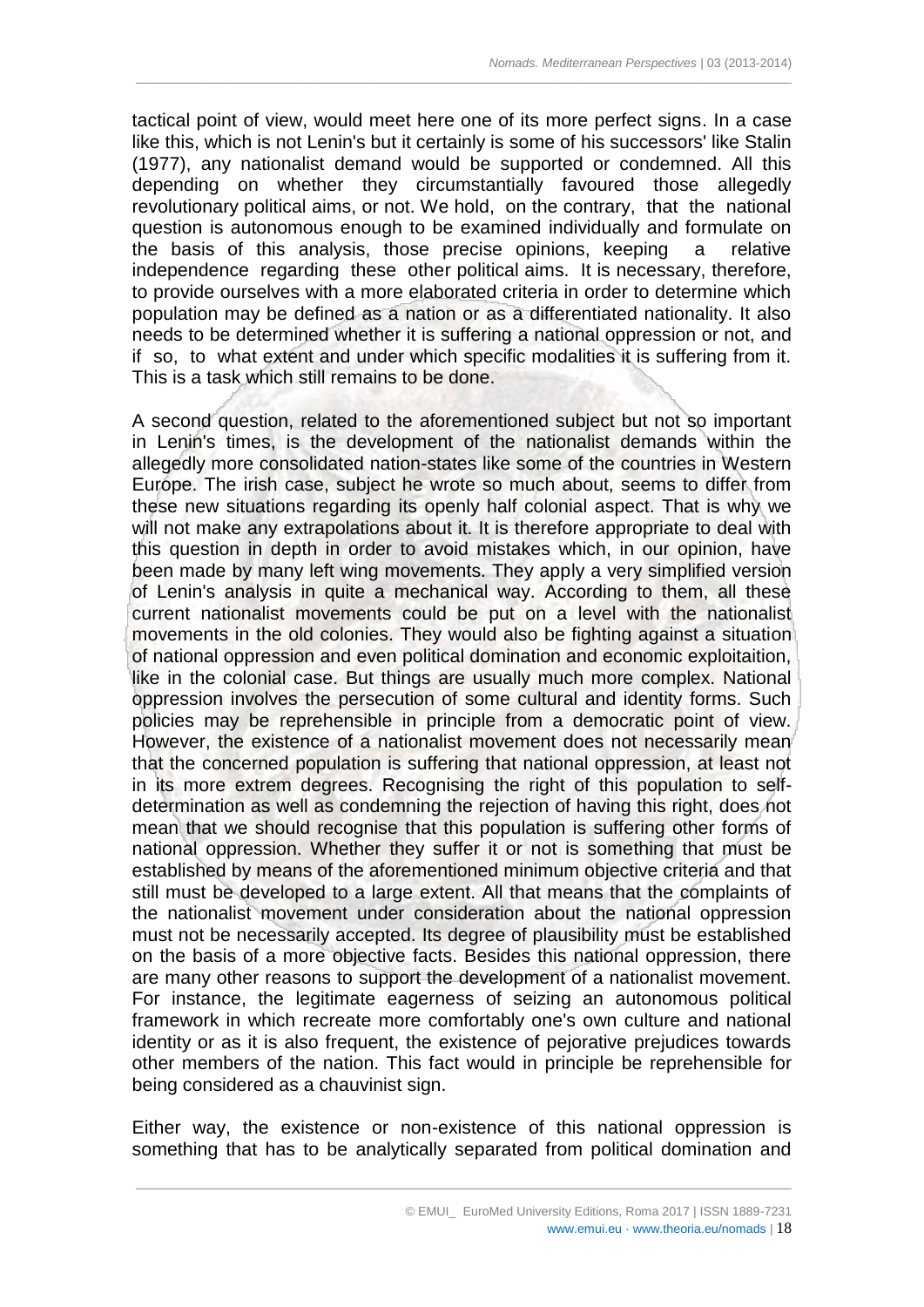economic exploitaition. It is not something equivalent to the deprivation of political rights, including the right to self-government. On the contrary, the formal equality in the eyes of the law turns out to be quite compatible with that national oppression. It is also possible that a large number of the population nationally oppressed manage to make some progress even on the political scale, in return for giving up any idiosyncratic sign. The case of Kurdish people in Turkey seems to be a good example (cf. Lewis, 2002). Nevertheless, it is quite probable that national oppression, especially when reaching a relative intensity, ought to articulate itself with a minimum of political oppression. The State may be particularly tough on the members of this population, broadly speaking, in order to block any movement that ends up culminating in a nationalist demand. Precisely because of the fear of it, any possibility of selfgovernment social and political climbing of the members of that population may be blocked. All this may happen and may not happen; that is why snap amalgams should be avoided. The same thing applies in the case of economic exploitaition. Besides the 'normal' capitalist exploitaition, the members of a certain town and also the inhabitants of a certaing territory, may be victims of a differential economic exploitaition. This exploitaition is usually based on mechanisms such as the unbalance between what has been given in taxes and what has been received in public investments, the plundering of resources, the reduction of labour rights or the possibility of becoming a captive market. This is the situation that colonial populations have traditionally suffered. However, this is not necessarily followed by the existence of some degree of national or political oppression. It is perfectly possible that those States which practice forced assimilation policies try to win the loyalty of those citizens on whom they apply these policies. This means that not only will this part of the population suffer a differential exploitaition but also will benefit from the opposite situation. We do not mean that these people cannot rightly or wrongly consider the possibility of independence. The fact that claiming independence is based on an economic claim does not necessarily involve the existence of a differential economic exploitaition. Nor does it mean that the latter is equivalent in intensity to the one which is characteristic in the colonial situations throughout history. By virtue of the aforementioned issue, it seems quite clear that it is not possible to assimilate any situation in which exists a nationalist demand to the colonial-like situation. Operating this way means to give up any serious analysis about the specific situations in order to settle for a mere formalist application of prefabricated models. On the contrary, we aspire to be up to the reality of the situations. It is then necessary, as it has been aforesaid, to have a number of criteria. This will allow us to differentiate among different modalities and different types of national oppression, political domination and economic exploitaition and several forms in which the different variations of these three phenomena can manage to combine with each other. Only that way, the possibility of getting rid of mere applications of abstract preconceptions may be feasible. On the basis of all this criteria would be much more probable to establish political strategies appropriate to each specific situation. In the meantime, the most sensible thing to do is being prudent and respect the autonomy of the national questions regarding to other political questions, starting with class struggle.

 $\_$  , and the state of the state of the state of the state of the state of the state of the state of the state of the state of the state of the state of the state of the state of the state of the state of the state of the

 $\_$  ,  $\_$  ,  $\_$  ,  $\_$  ,  $\_$  ,  $\_$  ,  $\_$  ,  $\_$  ,  $\_$  ,  $\_$  ,  $\_$  ,  $\_$  ,  $\_$  ,  $\_$  ,  $\_$  ,  $\_$  ,  $\_$  ,  $\_$  ,  $\_$  ,  $\_$  ,  $\_$  ,  $\_$  ,  $\_$  ,  $\_$  ,  $\_$  ,  $\_$  ,  $\_$  ,  $\_$  ,  $\_$  ,  $\_$  ,  $\_$  ,  $\_$  ,  $\_$  ,  $\_$  ,  $\_$  ,  $\_$  ,  $\_$  ,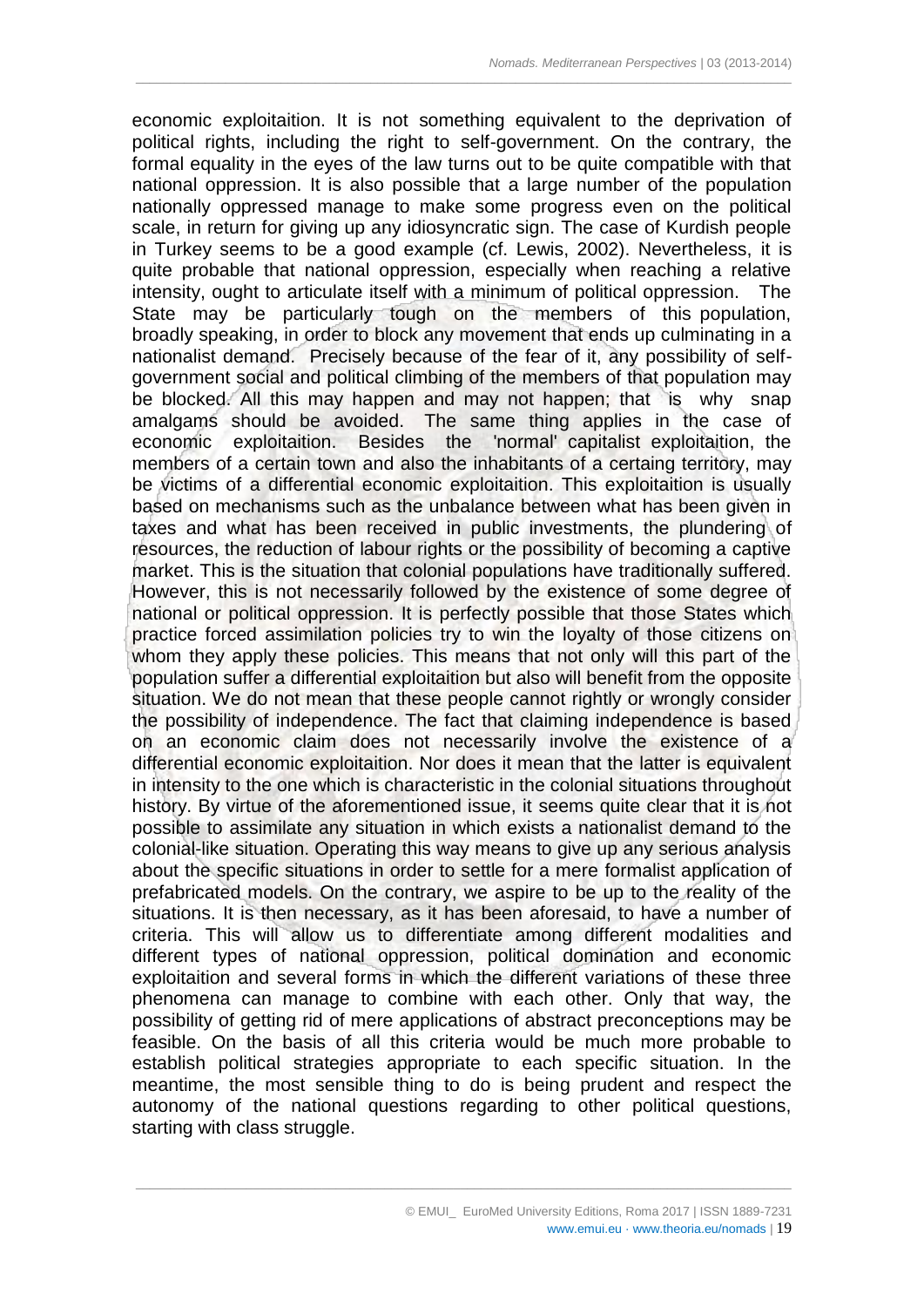The existence of ethnic and national differences does not always lead to secession or even a bigger political autonomy. The reason lies in the fact that there is often no minimum correspondence between the distribution of populations and the distribution of territories. Those ethnic and nationally differentiated populations are not concentrated enough in order to constitute themselves as differentiated States. The merger of these populations into separate States is not absolutely impossible but it is going to entail some formidable and dramatic population displacements which will hardly ever be possible to undertake. The concentration of a large part of Jewish people in Palestine represents the extreme example of this kind of practice. The immense human suffering that all this has caused for decades is a good testimony of the dangers that these policies may provoke. It seems like the coexistence among very different people within the same State is going to be an inevitable result, especially in this time of large-scale international migrations. This heterogeneity clashes to a large extent with the own ideal of nationalist ideology (cf. Castien Maestro, 2003: 209-213) regarding a homogeneous population. The conflicts which are taking place in many countries around the world as a consequence of this, are very well know by everybody. When the possibility of secession is rejected along with the possibility of forced homogenisation, it is absolutely necessary to think about other possible way out. At this point, contemporary reflection has quite enough to learn from some old posings and among them, some of the points of view held by Lenin. That is what happens with the discussions about the proposal of cultural autonomy, originally formulated by some eminent representatives of the so-called austromarxism like Otto Bauer. The challenge that these theorists must face not only did lie in the immense ethnic plurality of the Austro-hungarian Empire, but also in the growing of a peculiar mixture of nationalities as a consequence of the rampant economic modernisation. Many cities became ethnically diverse. All this caused several conflicts and most importantly, triggered protests within the weakest groups due to the danger of a cultural and identity assimilation. The solution proposed by Bauer and others was based on the idea of giving cultural autonomy to those communities within the territory which was shared with others. Especially because territorial autonomy could not resolve in principle, the problem among those intermingled populations. In that way, each community must own the right to administer its own cultural issues separately and have its own separate schools. This thesis was also adopted by the Jewish Bund within the Russian Empire (Nin, 1977: 79-94).

 $\_$  ,  $\_$  ,  $\_$  ,  $\_$  ,  $\_$  ,  $\_$  ,  $\_$  ,  $\_$  ,  $\_$  ,  $\_$  ,  $\_$  ,  $\_$  ,  $\_$  ,  $\_$  ,  $\_$  ,  $\_$  ,  $\_$  ,  $\_$  ,  $\_$  ,  $\_$  ,  $\_$  ,  $\_$  ,  $\_$  ,  $\_$  ,  $\_$  ,  $\_$  ,  $\_$  ,  $\_$  ,  $\_$  ,  $\_$  ,  $\_$  ,  $\_$  ,  $\_$  ,  $\_$  ,  $\_$  ,  $\_$  ,  $\_$  ,

Lenin's criticism about this idea, and also subsequently developed by Stalin (1977: 63-75), basically stressed the danger of ghettoisation which was attached to it. It may intensify the cultural and identity differences as well as making the limits among groups even clearer in such a way that the opposition among them worsened even more. At the same time, these reinforced identities and clearer limits might increase competitivity and rivalry among them. In the context of this intensified rivalry and as it was expected, each community would regroup themselves around their leaders. These leaders generally belonged to the most powerful and conservative sectors but also the best organised, like the clergy from different religions. Likewise, they run the risk of essentialising people by placing them on a level with abstract models which maybe did not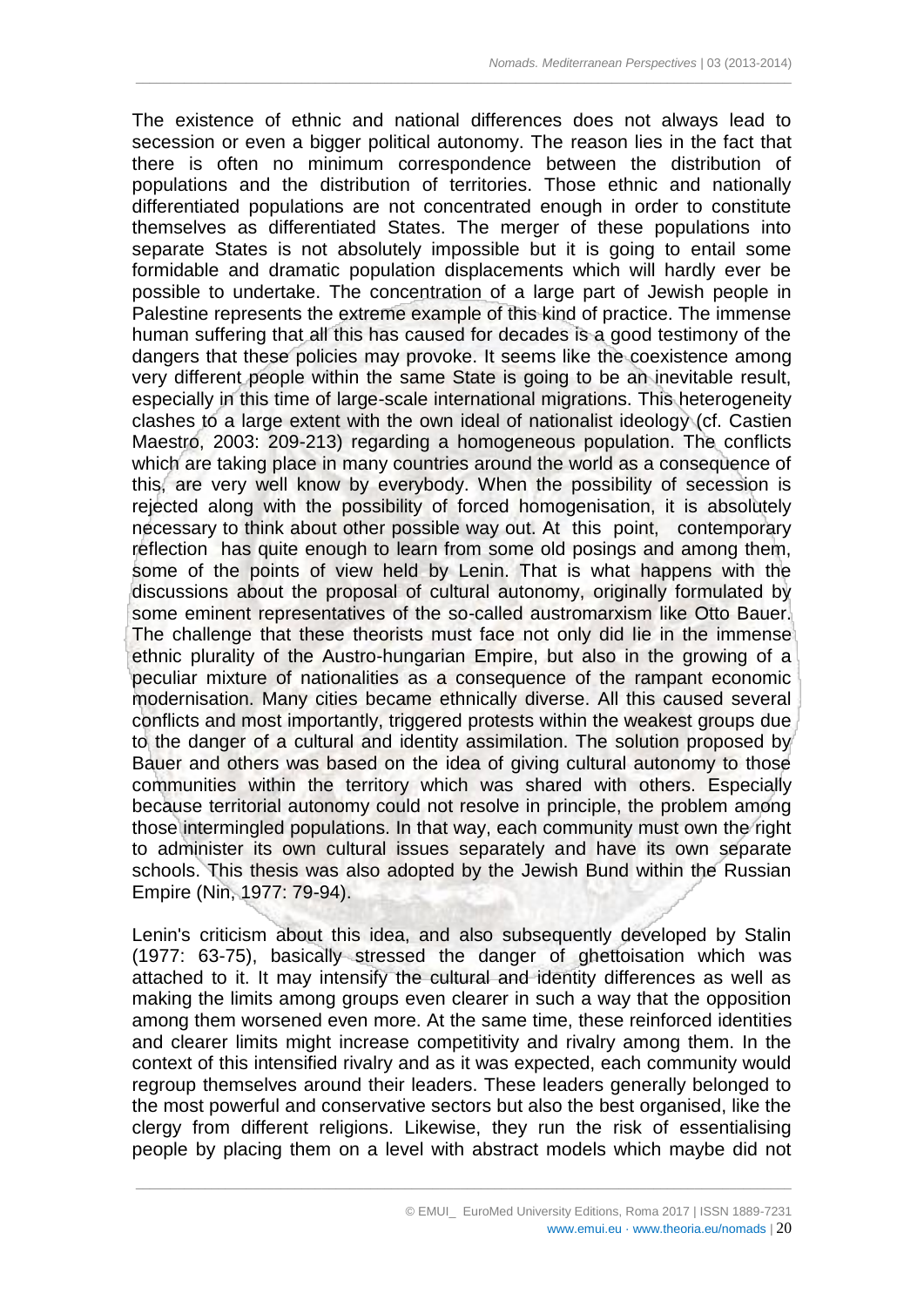correspond to what they really were. Perhaps most of them did not feel like they were represented by their conservative community leaders but they were probably pushed to turn to them as their representatives. In a similar way, those who had been more assimilated by other cultures due to relocations or intermarriages, did not fit into those promoted cultural models (Lenin, s/d.b). It is obvious that all this argument acquires today a renovated relevance in the context of debates about multiculturalism and communalism. The problem which, as a last resort, is always posed by these policies is the threat to turn society into a lax confederation with regard to minorities that shut themselves off in spite of sharing the same geographical space. They also seem to favour immobilism. The cultural elements that exist in a given moment can easily materialise themselves in realities quite static since the moment they receive an added social relevance as an identity highlighter mechanism (cf. Castien Maestro, 2003: 62-72).This happens in defiance of the rest of social and cultural evolution whose development may be hindered by them. They may finally not be the effective obstacles they seem to be and may also turn into a sort of indicator of stratum membership and getting more and more separated from the real conditions of human existence. Something similar happened with strata in the Ancien Régime, progressively transformed into empty shells (Lukács, 1985: 134-141; Tocqueville, 1989:14-29). In this case they would be a nuisance for social life and of course, a source of conflicts of great variety. What it really makes all this posing characteristic is its excessive and unilateral focus on the particular compared to the general. Once again, it is necessary to get a more balanced attitude that highlights those unifying elements. An attitude that, for example, does not send children to separate schools but giving, in the context of a unified school, the possibility of learning languages and cultures to those who are interested in doing so; learning their own language but maybe their classmates' too.

 $\_$  ,  $\_$  ,  $\_$  ,  $\_$  ,  $\_$  ,  $\_$  ,  $\_$  ,  $\_$  ,  $\_$  ,  $\_$  ,  $\_$  ,  $\_$  ,  $\_$  ,  $\_$  ,  $\_$  ,  $\_$  ,  $\_$  ,  $\_$  ,  $\_$  ,  $\_$  ,  $\_$  ,  $\_$  ,  $\_$  ,  $\_$  ,  $\_$  ,  $\_$  ,  $\_$  ,  $\_$  ,  $\_$  ,  $\_$  ,  $\_$  ,  $\_$  ,  $\_$  ,  $\_$  ,  $\_$  ,  $\_$  ,  $\_$  ,

### **IV. Beyond essentialism and constructionism**

The previous analyses have shown the fruitfulness of Lenin's dialectical conception about the national question. Despite the criticisms of some of his specific attitudes, we think that it is perfectly clear the capacity of this conception to get over the unilateral nature approaches, in both theory and practice. Against those who basically denied the existence of the national fact or expected its disappearance as a consequence of the capitalist development, he insisted on demonstrating that the existence of this national fact obeyed to very deep motives. He also pointed out the fact that modernisation weakens and reinforces it at the same time. But also against those who saw the national fact as a quasi-eternal reality and absolutely central, he argued that the nation was a recent historical product; the result of more or less deciding causes which may disappear in time apart from having a changeable influence depending on societies and historical moments. The same way, he faced those who insisted on denouncing or ignoring any national demand and those who turned the issue into the core of their political action. This desire to get over unilateralism, as well as elaborating conciliatory synthesis, culminated in an outlined attempt of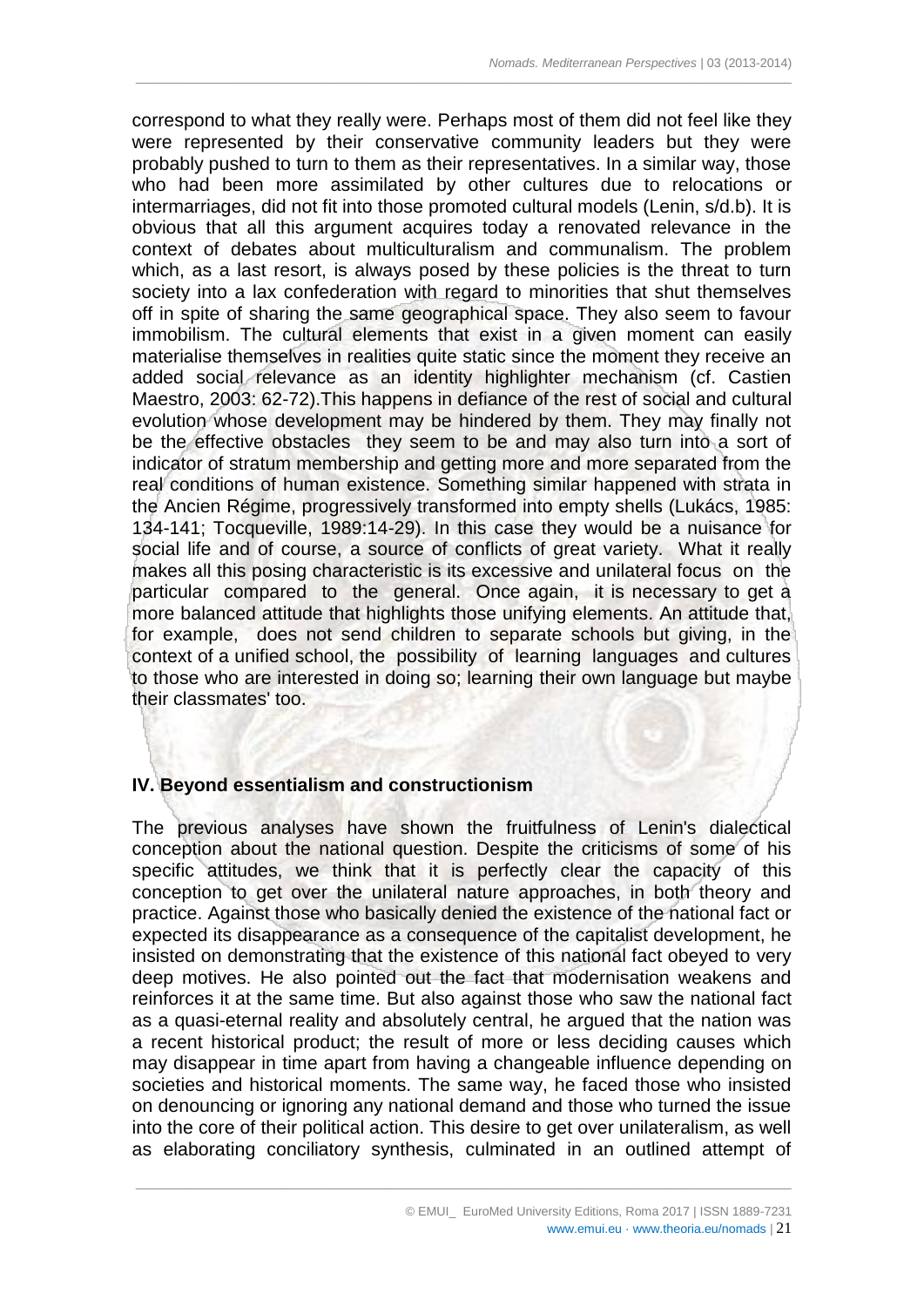developing a general theory about the historical conditions of national identities. These Lenin's ideas were subsequently developed by Stalin (1977) and constitute today the most usable part of his theoretical and political work, deeply reprehensible in many other aspects. Some important authors such as Maxime Rodinson (1975), Pierre Vilar (1998) and Samir Amin (1979) continued working along the same lines. Their aim has been to build up a theory about the national question in accordance with the basic principles of marxism. In order to achieve such aim they have tried to link the ethnic or national identity phenomena with economic structures dynamics. The goal of this posing has been to attempt to deabsolutise the national fact by linking it with other resorts generally considered as more deciding. Equally, he has paved the way to its consideration as a historical phenomenon, changeable through the years and maybe disappearing in the future. In contrast, his work has got a certain theoretical roughness. The economic structures have tended to be defined in too generic and abstract ways. Concomitantly, the cultural and identity facts have not been properly analysed but just relating some of their aspects to the economic structures which determine them. They have not been conveniently reconstructed, theoretically speaking, up to the point of becoming reconstructed specific objects (cf. Kosik, 1988: 1-36). This has sometimes created a sort of combination between some theoretical preconceptions too abstract about the general socio-economic dynamics and pre-theoretical and hazy notions about the cultural, identity and national aspects. The result has been, if the worst comes to the worst, a combination between an extreme economism and a unilineal evolutionism along with an essentialist perspective about culture and nation (cf. Roy, 1998: 111-113).

 $\_$  ,  $\_$  ,  $\_$  ,  $\_$  ,  $\_$  ,  $\_$  ,  $\_$  ,  $\_$  ,  $\_$  ,  $\_$  ,  $\_$  ,  $\_$  ,  $\_$  ,  $\_$  ,  $\_$  ,  $\_$  ,  $\_$  ,  $\_$  ,  $\_$  ,  $\_$  ,  $\_$  ,  $\_$  ,  $\_$  ,  $\_$  ,  $\_$  ,  $\_$  ,  $\_$  ,  $\_$  ,  $\_$  ,  $\_$  ,  $\_$  ,  $\_$  ,  $\_$  ,  $\_$  ,  $\_$  ,  $\_$  ,  $\_$  ,

Despite these occasional lacks, these ideas seem to work in an extraordinary promising direction in connection with some current debates. There is a possibility of developing an intermediate way between what we can call essentialist and constructionist posings. We briefly spoke about this in section II. According to the former, the national collectives would own a long history; its cultural features and its identity conscience would go back many years. In a similar way, its culture may be homogeneous, nearly monolithic, something that could be expressed in a modal personality which is common to the majority of the members. As everybody knows, this kind of attitude may lead to caricature-like excesses so it is not worth dwelling on it. Its non historical feature is also obvious; it postulates static realities practically immune to change. It projects on the past the idealised image of the present. Thus, this explains a multitude of past events on the basis of interests and national rivalries which mabye did not exist in the particular historical moment they refer to. Also on the basis of supposed cultural elements if not psychological, that might not be present in those times either. The incompatibility between that idea and marxism is clear as well as the contribution of the latter, along with other schools of thought, to its criticism and refutation. Constructionism has gradually emerged as an alternative to this traditional essentialism. In one way, it has been defined as the perfect opposite of the latter. It has insisted on the invention character, relatively recent, of many cultural practices which had been considered as very old traditions. It has also highlighted the plasticity and heterogeneity of culture, the imperfect simultaneousness between the limits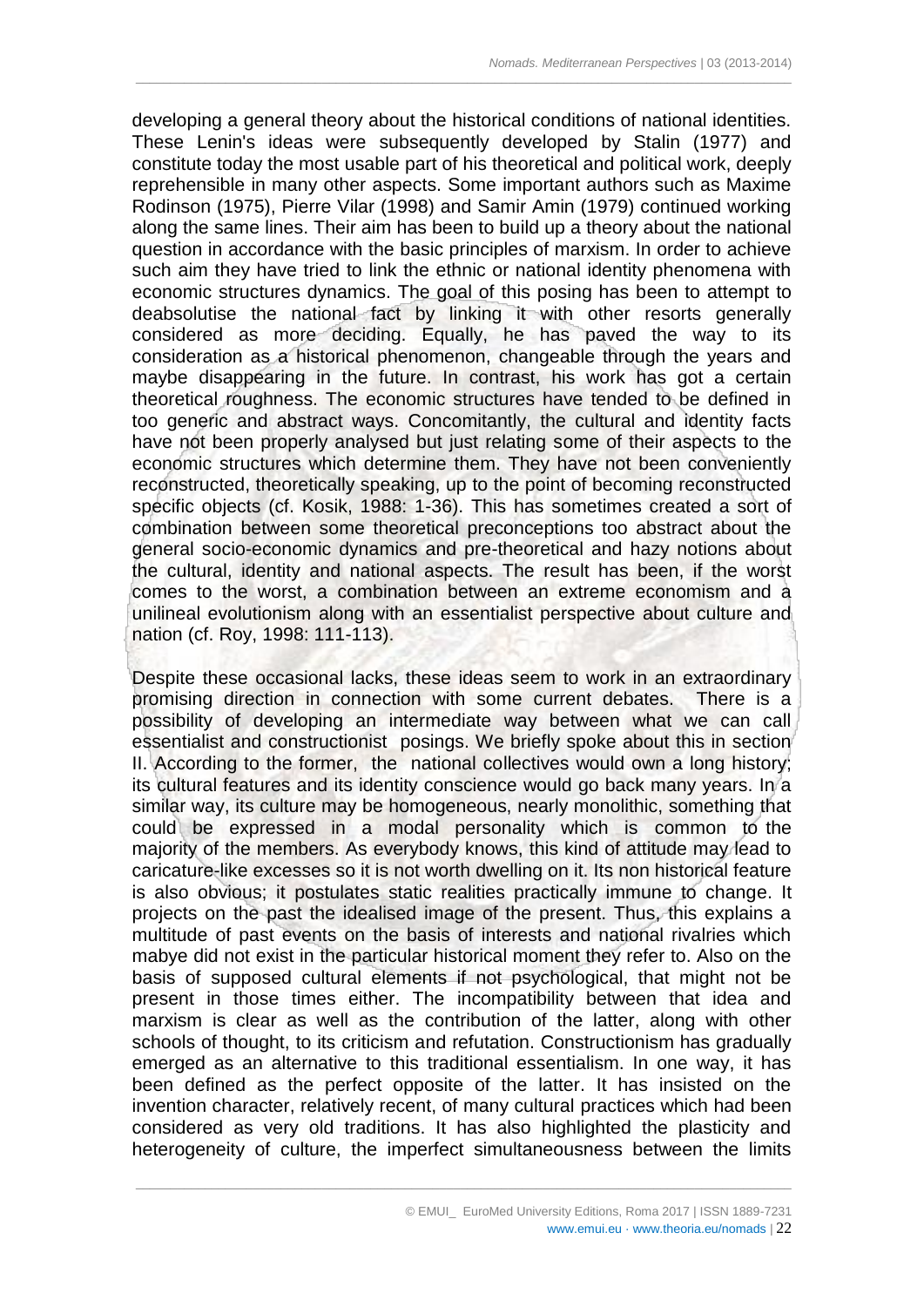among ethnic and national groups on the one hand, and the cultural areas on the other hand; similarly, it has emphasised the historically original character of the current national identities. In short, against the ancestralism of the essentialists, the modern nature of the national has been stressed; this character faces naturalist perspectives which consider cultural and identity factors as something that exists on its own. Much emphasis has been placed on its generic nature of social construction, but also and more specifically, on its conscious and deliberate invention nature. In contrast to essentialism, a similar point of view seems to have a lot in common with marxist attitudes. The inclusion of several of its more important promotors such as Eric Hobsbawm and Benecit Anderson in this approach proves that. This correspondence is clear in several aspects. To start with, it has proceeded to unmask many ideological fantasies that were covering up reality. At the same time, the insistence on the role of conscious inventions with regard to the appearance of traditions paves the way to its connections with different social interests including class interests in its strictest sense. All that, along with the aforementioned general historical perspective determines a clear correspondence with marxism. But being all this true, so it is the fact that this point of view has often culminated in extreme and unilateral positions. Firstly, we should ask ourselves why some artificial constructions are able to become rooted in such an effective way among those populations which constitute their target. We could claim the sociological need of these constructions in response to that objection. This would be the line of argument developed by Ernest Gellner (1989). According to him, modern industrial societies are more integrated than their historical predecessors. Consequently, they require of broader and more inclusive identities like the case of national identities which have been built up according to that aim. But the fact that these broader identities are sociologically functional is not the same as being subjectively acceptable for their intended audience. We could say by simplifying the issue, that this subjective acceptability depends on two factors. The first of them lies in the existence of a functionality not only from a macrosociological perspective, that is, the society understood as a whole but also from a much more micro sociological perspective: the perspective of the concerned people's interests. These new identities should help them to better solve their daily problems. In fact, this is something that happens quite often, when the national and ethnic identities allow the individual to establish relations with people who are different to himself regarding its residence, life style or profession. This provides the individual with a sort of a safe-conduct which will allow him to run around free within a broaden common social space. The second element that we have to take into account lies in the fact that those conciliatory identities must be minimally atractive and recognizable. In order to achieve this atractiveness is necessary that these identities show a positive image of the collectivity, something very frequent in the case of nationalist conceptions. Its recognisable nature depends on the fact that the new identity syntheses use a number of already existing cultural elements. Human beings have a limited creativity, and as decades of cognitive research have taught us, they tend to reproduce their old diagrams over and over again and manage to integrate the most recent facts into them. That is why the new cultural and identity synthesis must use old cultural features and even previous identity ascriptions to a large

 $\_$  , and the state of the state of the state of the state of the state of the state of the state of the state of the state of the state of the state of the state of the state of the state of the state of the state of the

 $\_$  ,  $\_$  ,  $\_$  ,  $\_$  ,  $\_$  ,  $\_$  ,  $\_$  ,  $\_$  ,  $\_$  ,  $\_$  ,  $\_$  ,  $\_$  ,  $\_$  ,  $\_$  ,  $\_$  ,  $\_$  ,  $\_$  ,  $\_$  ,  $\_$  ,  $\_$  ,  $\_$  ,  $\_$  ,  $\_$  ,  $\_$  ,  $\_$  ,  $\_$  ,  $\_$  ,  $\_$  ,  $\_$  ,  $\_$  ,  $\_$  ,  $\_$  ,  $\_$  ,  $\_$  ,  $\_$  ,  $\_$  ,  $\_$  ,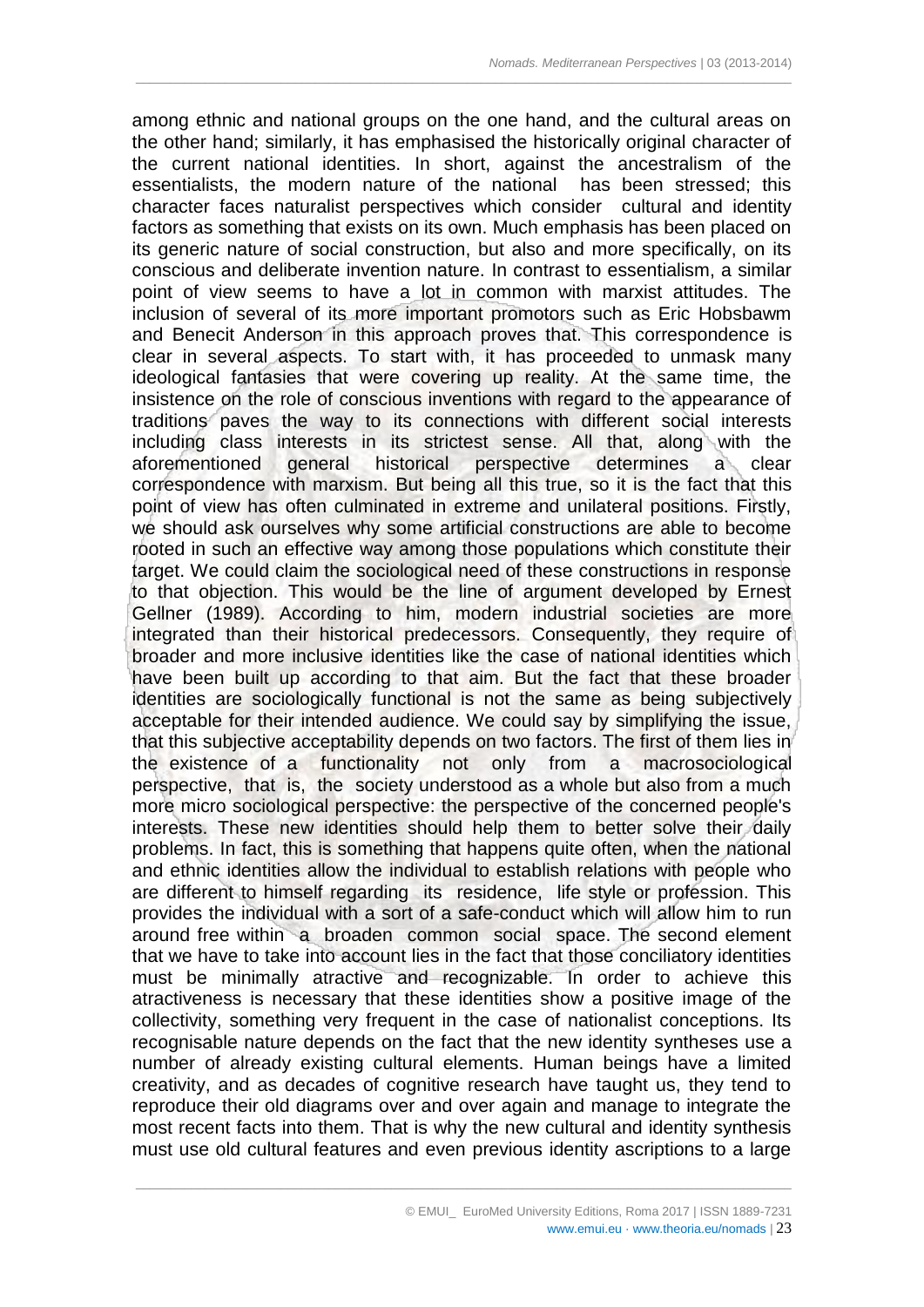extent. In connection with this, it is quite notable the Geertz's conception about 'paramount identities', like the most traditional and deeply rooted identities but not fully adapted to the limits of the new States in which their bearers are now integrated (cf.Geertz, 1987: 219-262).

 $\_$  ,  $\_$  ,  $\_$  ,  $\_$  ,  $\_$  ,  $\_$  ,  $\_$  ,  $\_$  ,  $\_$  ,  $\_$  ,  $\_$  ,  $\_$  ,  $\_$  ,  $\_$  ,  $\_$  ,  $\_$  ,  $\_$  ,  $\_$  ,  $\_$  ,  $\_$  ,  $\_$  ,  $\_$  ,  $\_$  ,  $\_$  ,  $\_$  ,  $\_$  ,  $\_$  ,  $\_$  ,  $\_$  ,  $\_$  ,  $\_$  ,  $\_$  ,  $\_$  ,  $\_$  ,  $\_$  ,  $\_$  ,  $\_$  ,

Anyway, we need not think that the fabrication of new identities and cultures, no matter how daring or clever they may be, is going to be a game in which everything is fair. And it is not so, simply because it is necessary to build up attractive and inclusive identities and also because these identities or some of the contents which they refer to, must be less familiar for their intended audience. Obviously, it seems sensible to suppose that, on equal terms, the more familiar one of these syntheses is, the easier its collective acceptance will be. By the same token, the historical research would not have to devote itself to reveal the recent and somehow artificial nature of many identities and cultural traditions. This is an indispensable task as important as showing what has been preserved from the past. It is not only about dwelling on the rifts but also on the continuities. Not only stressing those qualitative changes but also what the new stage preserves from the previous phase even if it has been conveniently remodeled. At this point, Lenin's theoretical contribution may also be very useful. As previously mentioned, the dialectical thought which he tried to renovate is notable for trying to get over a unilateral perspective, integrating different partial views into a more comprehensive synthesis. This general statement also applies to any possible and rigid opposition between continuity and change or in a more general sense, between similarity or difference (cf. Séve, 1974: 34-37). From this we see the necessity of integration. In this specific case we could say that essentialism insists unilaterally on continuity whereas constructionism insists on change. For that reason both of them are partly right and partly wrong. The conciliation between these two approaches is easier as one realises that certain elements survive, what means continuity, but in doing so they also modify their position in the heart of that broader structure which they belong to as well as their function in it. These positional and functional changes often involve a remodelation of the element itself whose particularities will be altered to some extent. Thus, a folk dance which has been turned par excellence into a national symbol may have its origins in some sort of reworking of old peasant dances on the part of nineteenth-century artists. It may have been stylised in order to adapt it to the tastes of the urban and educated audience, thus acquiring a number of new functions. But even so, many of its original features have been retained. It was not possible to reshape it at will. Another imaginary example which had been more appropriate according to Lenin could be the following: a number of old popular stories which illustrate certain social conflicts are now reworked in order to stress those conflicts, thus passing on a much clearer revolutionary message. As Lenin himself remembered, all culture harbours in a simultaneous way, revolutionary and reactionary elements. This allows a development in opposite directions.

This unilaterality in the approaches is not the only lack that Lenin's contribution may help to mitigate when it comes to analyse the national fact. The essentialist approaches tend to conceive the cultural facts as something built up in the course of a long period of time by means of a concatenation of a number of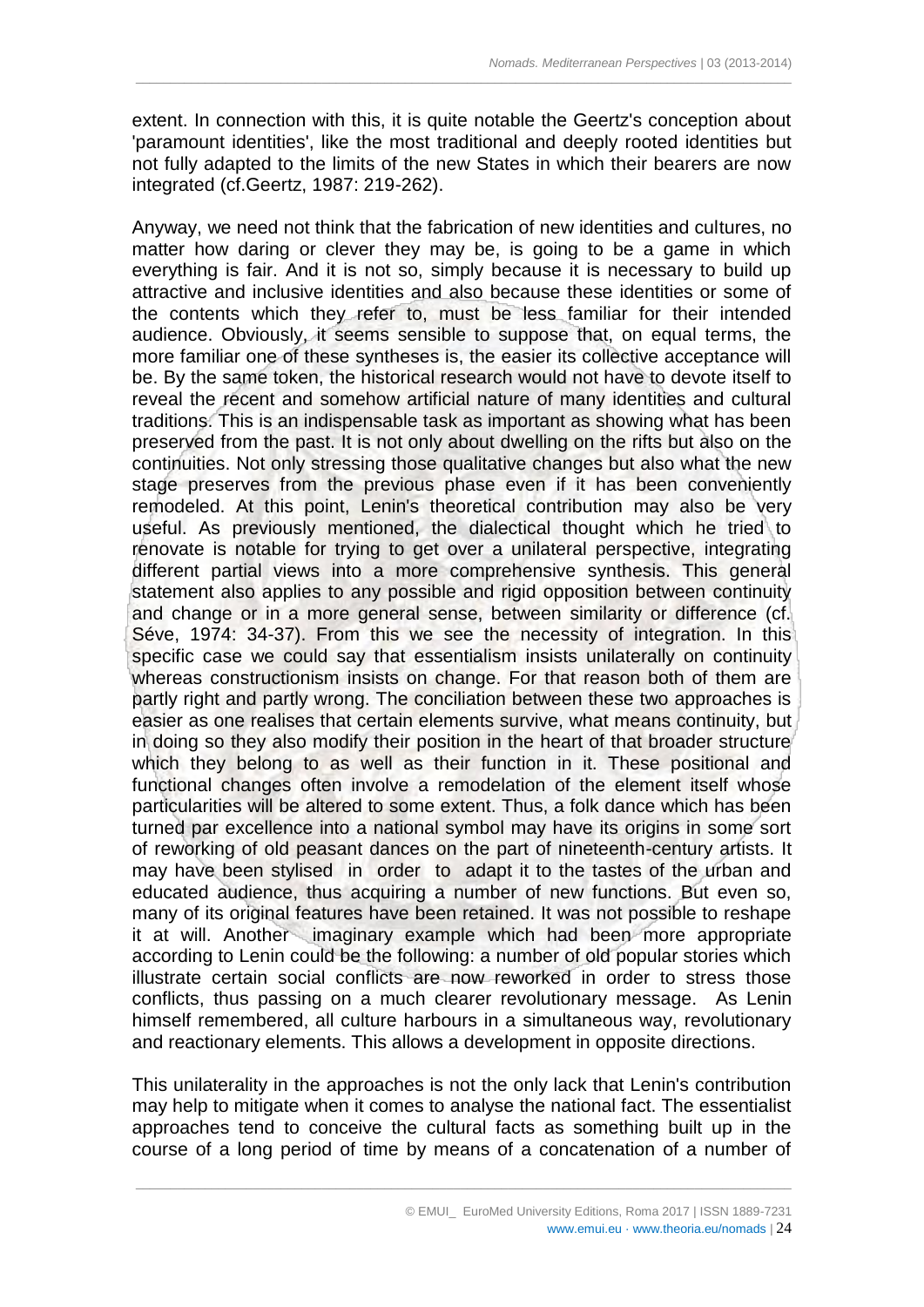individual actions whose results were not expected. They are then focused on those social processes which we could brand 'automatic' 'natural' and 'unconscious'. Constructionism, on the contrary, has collected its bigger success when it showed the role of the most conscious political engineering. Given that both kind of processes happen together in social life, it is necessary to take both of them into consideration. A posing of marxist basis which was willing to develop Lenin's suggestions must do some corrections in connection with these two approaches. With regard to essentialism, it would insist on the fact that the unconscious process, not the only one found there, should be a process whose objective dynamics can be unravel by means of the analysis of its constituent elements. This avoids to see it as a vague and undefined movement, nearly mystical, as it has been done so often. Regarding constructionism, the creative activity of the subjects should be placed within the social frame in which it takes place; this social frame conditions it, stimulates it and channels it. Only that way it is possible to believe that the danger of falling into a new version of subjetive idealism can be exorcised. This subjective idealism is characterised by the reduction of objective reality to just a product of the activity of the subject who watches it. The world is therefore, built by itself. In any case, another world different from the observer's subjective construction may exist but only under the shape of an elusive thing-in-itself. The most sophisticated modalities of this attitude give up their initial solipsism, in which reality is the philosopher's creation as an isolated individual. They replace it with other of collectivist nature in which reality is the result of cooperation among different individuals, what turns it into a 'social construction'. Similarly, they trascend their own confinement in the act of thinking in order to include the practical activity and thus, they acquire a resolutely more realistic and materalistic nature. The philosophical subjective idealism becomes sociological subjective idealism. However, it seems like it's been acted in the vacuum many times and it is often thought that anything can be created. Environmental hindrances are not taking into account and neither is the fact that many of our creations come to be a reworking of the materials that we already have at our disposal. Against the lacks of all this subjectivism and in the fields of thought and practice, it is advisable to recover some of the elements of the criticism that Lenin addressed to himself in *Materialism and empirio-criticism* (1974). This is a work which has not been valued as it deserves. Against the excessive stress in the subject creativity by subjective idealists, stress which culminates in a comfortable relativism, Lenin and his concept of 'reflection' (neither mechanical nor automatic) insists on the dependence of our intellectual elaborations with regard to an objective and materialist reality. They are elaborated from this external reality and due to reasons of practical survival, a large part of them and only when elaborated according to certain procedures, tend to get a correspondence with that partial, approximate and provisional but in short, effective. Thus, the criticism to certain excesses on the part of constructionism may be placed within a much broader theoretical frame.

 $\_$  ,  $\_$  ,  $\_$  ,  $\_$  ,  $\_$  ,  $\_$  ,  $\_$  ,  $\_$  ,  $\_$  ,  $\_$  ,  $\_$  ,  $\_$  ,  $\_$  ,  $\_$  ,  $\_$  ,  $\_$  ,  $\_$  ,  $\_$  ,  $\_$  ,  $\_$  ,  $\_$  ,  $\_$  ,  $\_$  ,  $\_$  ,  $\_$  ,  $\_$  ,  $\_$  ,  $\_$  ,  $\_$  ,  $\_$  ,  $\_$  ,  $\_$  ,  $\_$  ,  $\_$  ,  $\_$  ,  $\_$  ,  $\_$  ,

Other criticism that can be made to these constructionist ideas is related to their excessive insistence in the modernity of the national fact. The nation, as it is understood today, is a modern fact that entails one element of rupture but also of continuity with the traditional world. This approach goes back to the idea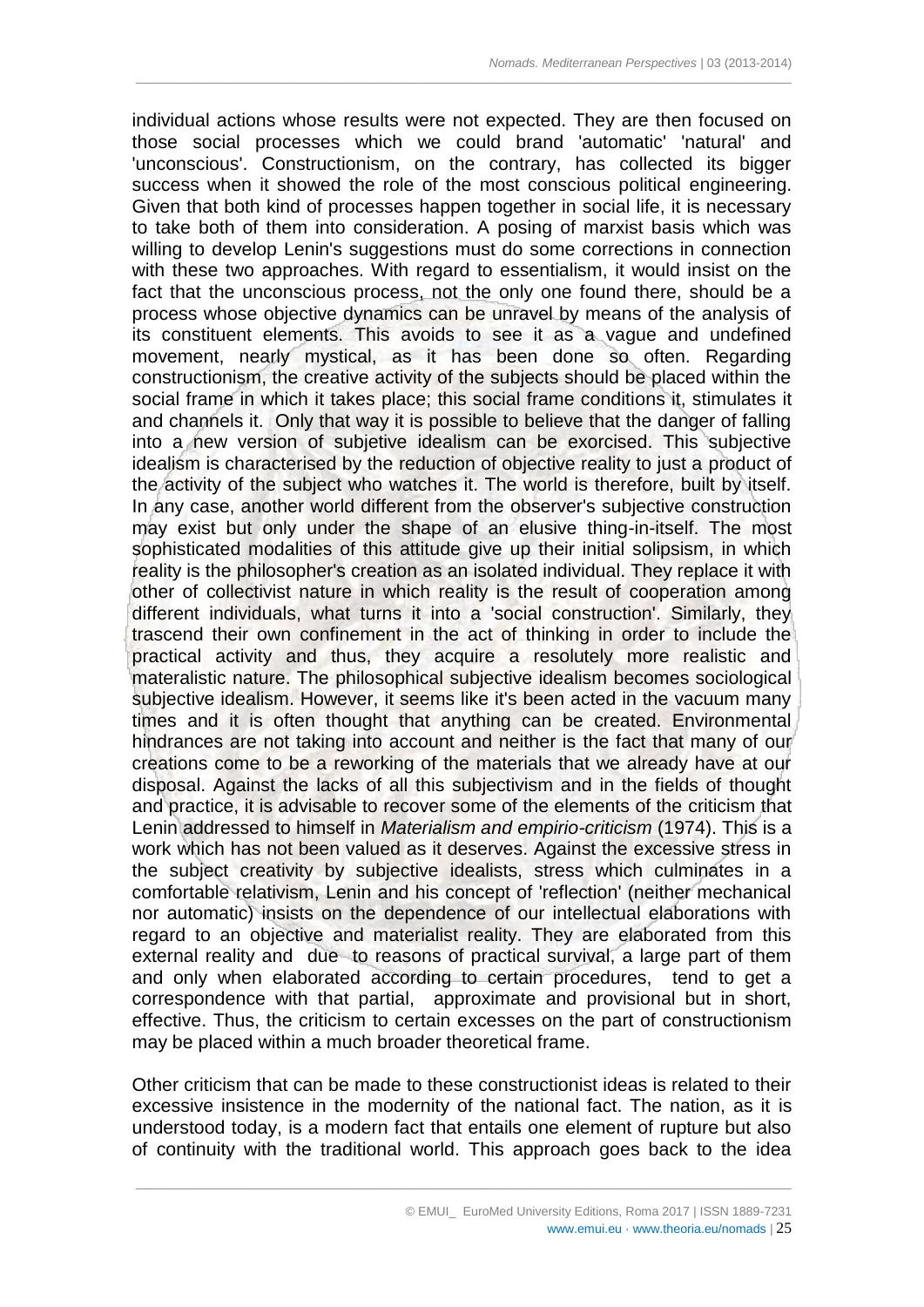which has been outlined before in relation with the pre-modern past. National identities are partly built on the basis of previous identity and cultural elements. Apart from this, if culture and national identity make sense in the frame of a broader and more integrated society like for example, modern societies, it has to be remembered that some traditional societies have shown notable levels of cohesion in certain historical moments. As a result, part of their populations have developed what we can call proto national identity. A good example of this was the Chinese Empire, at the mercy of a centralisation which was brought by a powerful hydraulic agriculture (Amin, 1979: 143). In the Arab case and just as it's been asserted by Samir Amin (1976: 11-30), the urban oligarchies linked to each other through a thick commercial net, developed a common identity and culture too. It was a proto nation limited in the fundamental aspects to the highest strata of society, whereas the majority of the population was characterised by an ethnic and a much more emphasised religious particularism. In short, the rupture introduced by modernisation has not been equally stressed everywhere. Sometimes, modern nationalism shows a remarkable continuity with the past. For that reason, working in the elaboration of necessary criteria is important in order to distinguish between national identities with a greater o lesser foundation in previous realities. Therefore, on equal, more or less viable and less "artificial" conditions. In all that, it seems advisable to keep profiting from Lenin's legacy in a critical and creative way.

 $\_$  ,  $\_$  ,  $\_$  ,  $\_$  ,  $\_$  ,  $\_$  ,  $\_$  ,  $\_$  ,  $\_$  ,  $\_$  ,  $\_$  ,  $\_$  ,  $\_$  ,  $\_$  ,  $\_$  ,  $\_$  ,  $\_$  ,  $\_$  ,  $\_$  ,  $\_$  ,  $\_$  ,  $\_$  ,  $\_$  ,  $\_$  ,  $\_$  ,  $\_$  ,  $\_$  ,  $\_$  ,  $\_$  ,  $\_$  ,  $\_$  ,  $\_$  ,  $\_$  ,  $\_$  ,  $\_$  ,  $\_$  ,  $\_$  ,

# **V. Bibliographic references**

(1976) AMIN, Samir, *La nation arabe. Nattionalisme et luttes des clases*, Minouit, París.

(1979) AMIN, Samir, *Clases y naciones en el materialismo histórico. Un estudio sistemático sobre el papel de las naciones y las clases en el desarrollo desigual de las sociedades*, El Viejo Topo, Barcelona.

(1993) ANDERSON, Benedict, *Comunidades imaginadas. Reflexiones sobre el origen y la difusión del nacionalismo*, Fondo de Cultura Económica, México D.F.

(1995) ANDERSON, Kevin, *Lenin, Hegel and Western Marxism. A Critical Study*, University of Illinois Press, Urbana and Chicago.

(2010) ANDERSON, Kevin, "El redescubrimiento y la persistencia de la dialéctica en la filosofía y en la política mundiales", en BUDGEN, Sebastian, KOUVELAKIS, Stathis y ZIZEK, Slavoj, *Lenin reactivado. Hacia una política de la verdad*, Editorial Akal, Madrid, 119-144.

(1977) CARR, E.H., *La revolución bolchevique. La conquista y organización del poder. Historia de la Rusia Soviética*, Alianza Editorial, Madrid.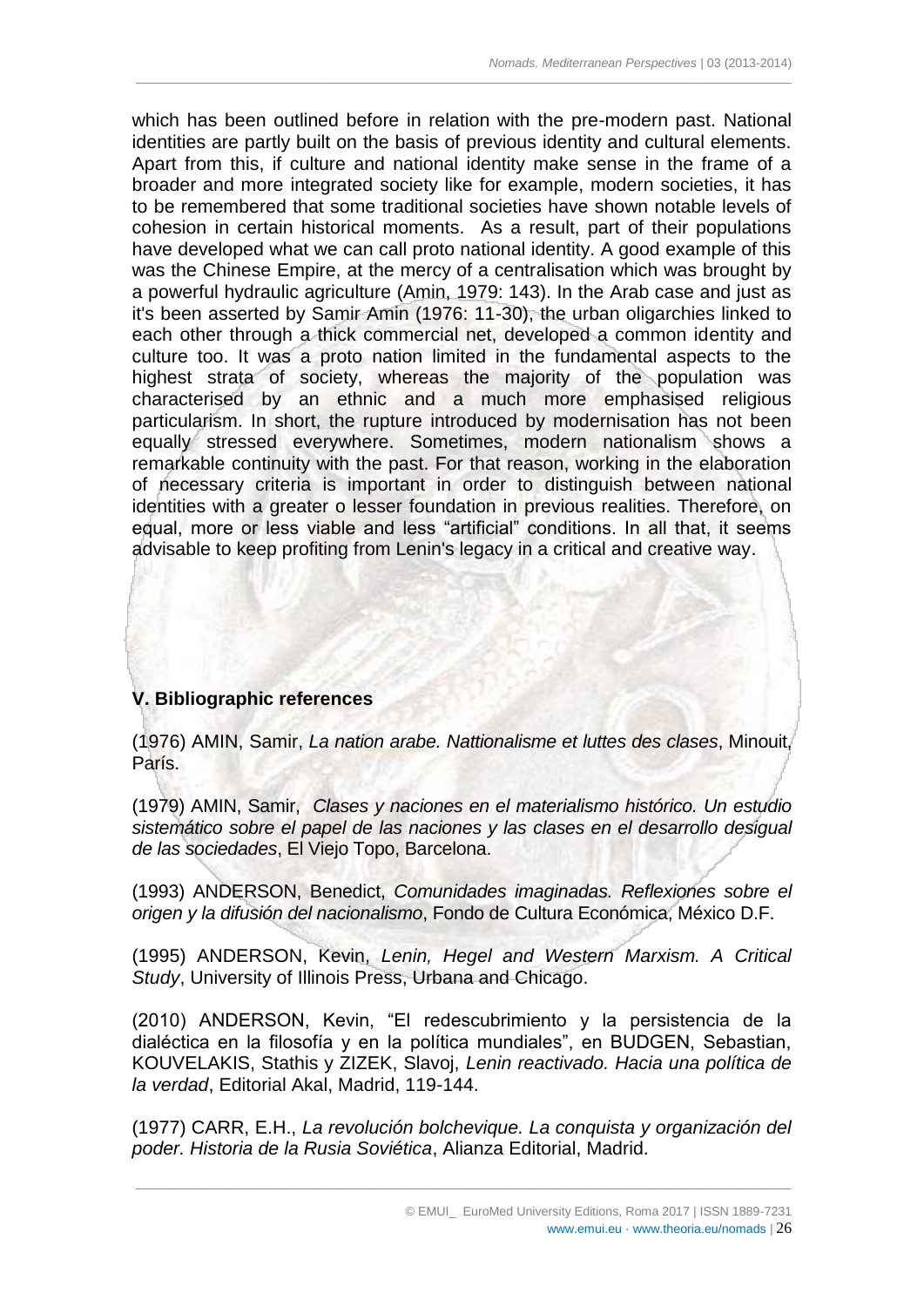(2003) CASTIEN MAESTRO, Juan Ignacio, *Las astucias del pensamiento. Creatividad ideológica y adaptación social entre los inmigrantes marroquíes en la Comunidad de Madrid*, Consejo Económico y Social de la Comunidad de Madrid.

 $\_$  ,  $\_$  ,  $\_$  ,  $\_$  ,  $\_$  ,  $\_$  ,  $\_$  ,  $\_$  ,  $\_$  ,  $\_$  ,  $\_$  ,  $\_$  ,  $\_$  ,  $\_$  ,  $\_$  ,  $\_$  ,  $\_$  ,  $\_$  ,  $\_$  ,  $\_$  ,  $\_$  ,  $\_$  ,  $\_$  ,  $\_$  ,  $\_$  ,  $\_$  ,  $\_$  ,  $\_$  ,  $\_$  ,  $\_$  ,  $\_$  ,  $\_$  ,  $\_$  ,  $\_$  ,  $\_$  ,  $\_$  ,  $\_$  ,

(2007) CASTIEN MAESTRO, Juan Ignacio, "Algunas claves para un diálogo intercultural fructífero", en HERRERA CLAVERO, F., RAMÍREZ SALGUERO, Mª I., ROA VENEGAS, J.Mª y GALINDO MORALES, R. (coords), *Interculturalidad, Inmigración y Convivencia V*, Instituto de Estudios Ceutíes, Ceuta, 137-143.

(2009) CASTIEN MAESTRO, Juan Ignacio, "Migraciones internacionales y nuevas identidades sociales", *Gaceta Sindical. Reflexión y debate*, 12, Madrid, 193-213.

(2013) CASTIEN MAESTRO, Juan Ignacio, "Estados, pueblos y diásporas en África", disponible en [www.foja-jovenesnegros.blogspot.com.](http://www.foja-jovenesnegros.blogspot.com/)

(2009) ENGELS, Friedrich, *La guerra campesina en Alemania*, Capitan Swing, Madrid.

(1984) FEUERBACH, Ludwing, *Tesis provisionales para la reforma de la filosofía. Principios de la filosofía del futuro*, Editorial Orbis, Barcelona.

(1987) GEERTZ, Clifford, *La interpretación de las culturas*, Gedisa, Barcelona.

(1989) GELLNER, Ernest, *Naciones y nacionalismo*, Alianza Editorial, Madrid. (1977) HELLER, Agnes, *Sociología de la vida cotidiana*, Ediciones Península, Barcelona.

(2012) HOBSBAWM, Eric y RANGER, Terence, *La invención de la tradición*, Editorial Crítica, Barcelona.

(1988) KOSIK, Karen, *La dialectique du concret*, Les Éditions de la Passion, París.

(2010) KOUVELAKIS, Stathis, "Lenin como lector de Hegel. Hipótesis para una lectura de los Cuadernos de Lenin sobre *La ciencia de la lógica*", en BUDGEN, Sebastian, KOUVELAKIS, Stathis y ZIZEK, Slavoj, *Lenin reactivado. Hacia una política de la verdad*, Editorial Akal, Madrid, 159-196.

(1974) LEFEBVRE, Henri, *El materialismo dialéctico*, La Pléyade, Buenos Aires.

(1964) LEFEBVRE, Henri y GUTERMAN, Nicolas, *Qué es la dialéctica*, Editorial Dédalo, Buenos Aires.

(1972) LENIN, Vladimir Ilich, *Cuadernos filosóficos*, Ediciones Estudio, Buenos Aires.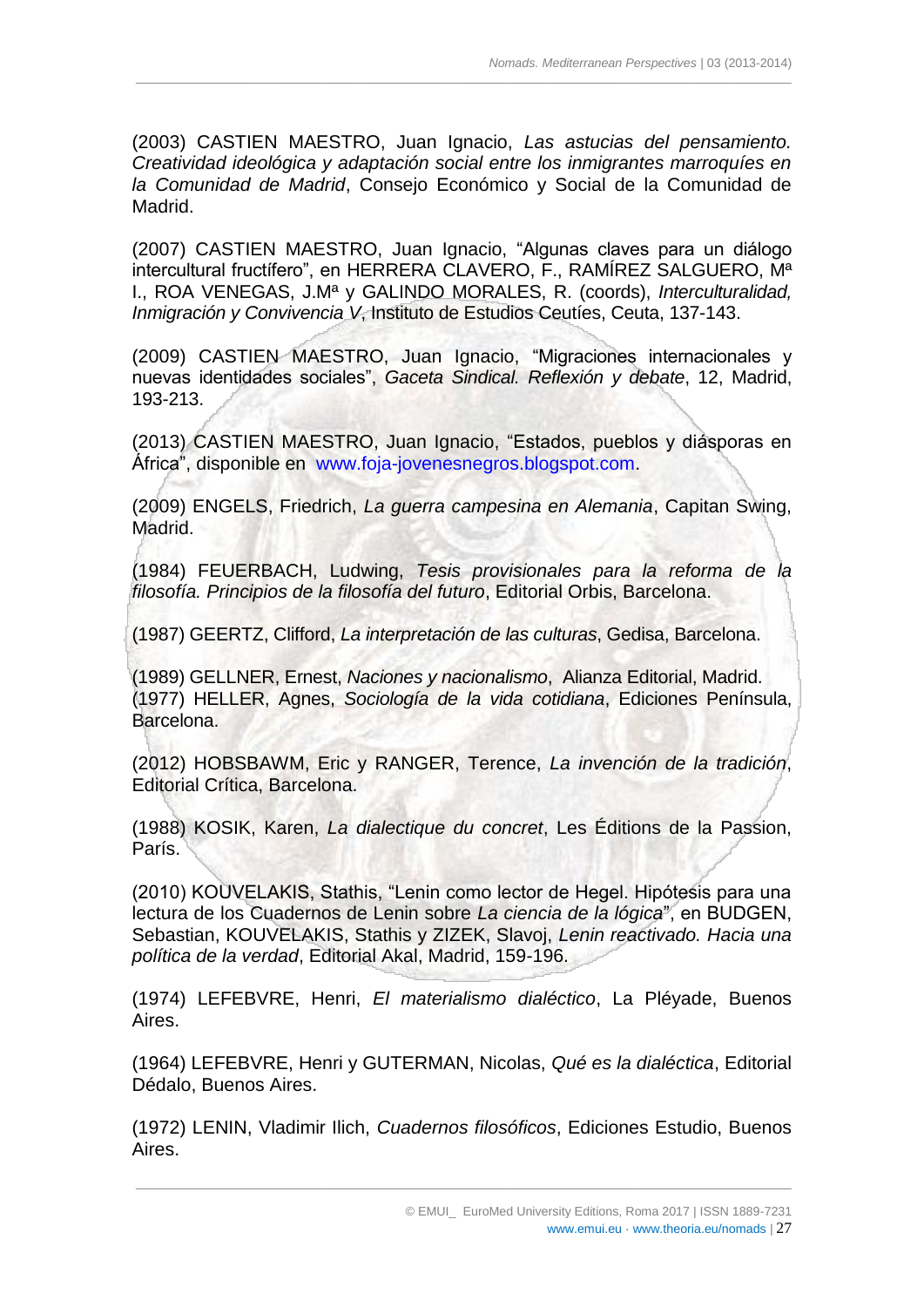(1974) LENIN, Vladimir Ilich, *Materialismo y empirocriticismo. Notas críticas sobre una filosofía reaccionaria*, Editorial Progreso, Moscú.

 $\_$  ,  $\_$  ,  $\_$  ,  $\_$  ,  $\_$  ,  $\_$  ,  $\_$  ,  $\_$  ,  $\_$  ,  $\_$  ,  $\_$  ,  $\_$  ,  $\_$  ,  $\_$  ,  $\_$  ,  $\_$  ,  $\_$  ,  $\_$  ,  $\_$  ,  $\_$  ,  $\_$  ,  $\_$  ,  $\_$  ,  $\_$  ,  $\_$  ,  $\_$  ,  $\_$  ,  $\_$  ,  $\_$  ,  $\_$  ,  $\_$  ,  $\_$  ,  $\_$  ,  $\_$  ,  $\_$  ,  $\_$  ,  $\_$  ,

(1976) LENIN, Vladimir Ilich, *La Literatura y el Arte*, Editorial Progreso, Moscú.

(1986) LENIN, Vladimir Ilich. *El Estado y la revolución*, Planeta-Agostini, Barcelona.

(s/d.a.) LENIN, Vladimir Ilich, *El desarrollo del capitalismo en Rusia*, Editorial Progreso, Moscú.

(s/d.b) LENIN, Vladimir Ilich, *Notas críticas sobre la cuestión nacional*, Editorial Progreso, Moscú.

(s/d.c) LENIN, Vladimir Ilich, *Sobre la caricatura del marxismo y el economicismo imperialista*, Editorial Progreso, Moscú.

(2002) LEWIS, Bernard, *The Emergence of Modern Turkey*, Oxford University Press.

(1979) LÉVI-STRAUSS, Claude, "Raza e historia"; en *Antropología Estructural*, Siglo XXI, México D.F,

(1967) LUKÁCS, Georg, *Estética. La peculiaridad de lo estético*, Ediciones Grijalbo, Madrid.

(1985) LUKÁCS, Georg, *Historia y consciencia de clase*, Ediciones Orbis, Barcelona.

(1971) MARCUSE, Herbert. *Razón y revolución. Hegel y el nacimiento de la teoría social*, Alianza Editorial, Madrid.

(1976) MAO TSETUNG, "Sobre la práctica"; en *Textos Escogidos de Mao Tsetung*, Ediciones en Lenguas Extranjeras, Pekín, 66-86.

(1970) MARX, Karl, *Manuscritos de economía y filosofía*, Alianza Editorial, Madrid.

(1974) MARX, Karl, *Miseria de la filosofía*, Ediciones Júcar, Madrid.

(1977) NIN, Andreu, *Los movimientos de emancipación nacional*, Editorial Fontamara, Barcelona.

(1975) RODINSON, Maxime, *Sobre la cuestión nacional*, Cuadernos Anagrama, Barcelona.

(1998) ROY, Olivier, *La nueva Asia Central o la fabricación de naciones*, Sequitur, Madrid.